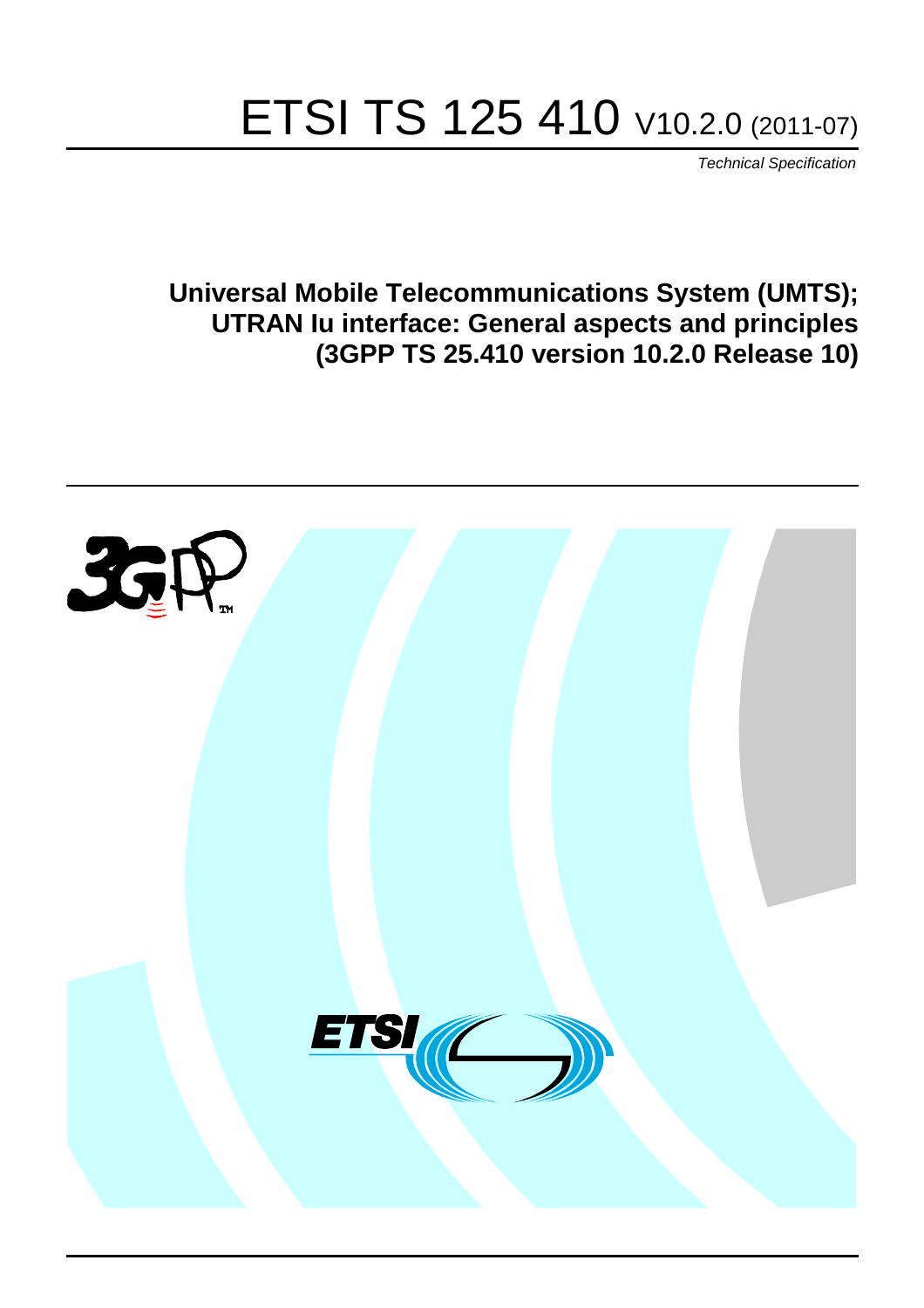Reference RTS/TSGR-0325410va20

> Keywords UMTS

#### *ETSI*

#### 650 Route des Lucioles F-06921 Sophia Antipolis Cedex - FRANCE

Tel.: +33 4 92 94 42 00 Fax: +33 4 93 65 47 16

Siret N° 348 623 562 00017 - NAF 742 C Association à but non lucratif enregistrée à la Sous-Préfecture de Grasse (06) N° 7803/88

#### *Important notice*

Individual copies of the present document can be downloaded from: [http://www.etsi.org](http://www.etsi.org/)

The present document may be made available in more than one electronic version or in print. In any case of existing or perceived difference in contents between such versions, the reference version is the Portable Document Format (PDF). In case of dispute, the reference shall be the printing on ETSI printers of the PDF version kept on a specific network drive within ETSI Secretariat.

Users of the present document should be aware that the document may be subject to revision or change of status. Information on the current status of this and other ETSI documents is available at <http://portal.etsi.org/tb/status/status.asp>

If you find errors in the present document, please send your comment to one of the following services: [http://portal.etsi.org/chaircor/ETSI\\_support.asp](http://portal.etsi.org/chaircor/ETSI_support.asp)

#### *Copyright Notification*

No part may be reproduced except as authorized by written permission. The copyright and the foregoing restriction extend to reproduction in all media.

> © European Telecommunications Standards Institute 2011. All rights reserved.

DECT<sup>™</sup>, PLUGTESTS<sup>™</sup>, UMTS<sup>™</sup> and the ETSI logo are Trade Marks of ETSI registered for the benefit of its Members. **3GPP**TM and **LTE**™ are Trade Marks of ETSI registered for the benefit of its Members and of the 3GPP Organizational Partners.

**GSM**® and the GSM logo are Trade Marks registered and owned by the GSM Association.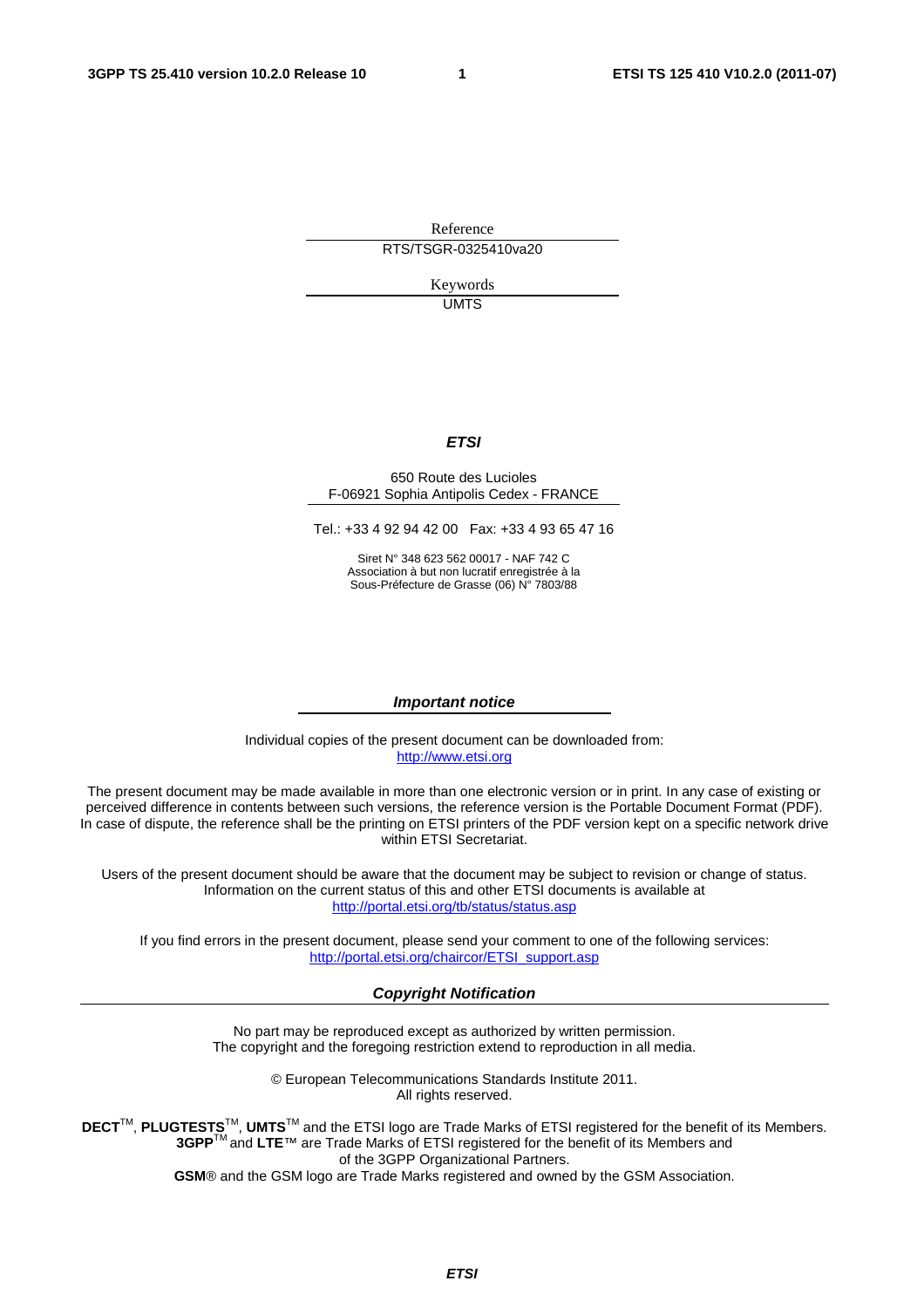# Intellectual Property Rights

IPRs essential or potentially essential to the present document may have been declared to ETSI. The information pertaining to these essential IPRs, if any, is publicly available for **ETSI members and non-members**, and can be found in ETSI SR 000 314: *"Intellectual Property Rights (IPRs); Essential, or potentially Essential, IPRs notified to ETSI in respect of ETSI standards"*, which is available from the ETSI Secretariat. Latest updates are available on the ETSI Web server ([http://ipr.etsi.org\)](http://webapp.etsi.org/IPR/home.asp).

Pursuant to the ETSI IPR Policy, no investigation, including IPR searches, has been carried out by ETSI. No guarantee can be given as to the existence of other IPRs not referenced in ETSI SR 000 314 (or the updates on the ETSI Web server) which are, or may be, or may become, essential to the present document.

# Foreword

This Technical Specification (TS) has been produced by ETSI 3rd Generation Partnership Project (3GPP).

The present document may refer to technical specifications or reports using their 3GPP identities, UMTS identities or GSM identities. These should be interpreted as being references to the corresponding ETSI deliverables.

The cross reference between GSM, UMTS, 3GPP and ETSI identities can be found under [http://webapp.etsi.org/key/queryform.asp.](http://webapp.etsi.org/key/queryform.asp)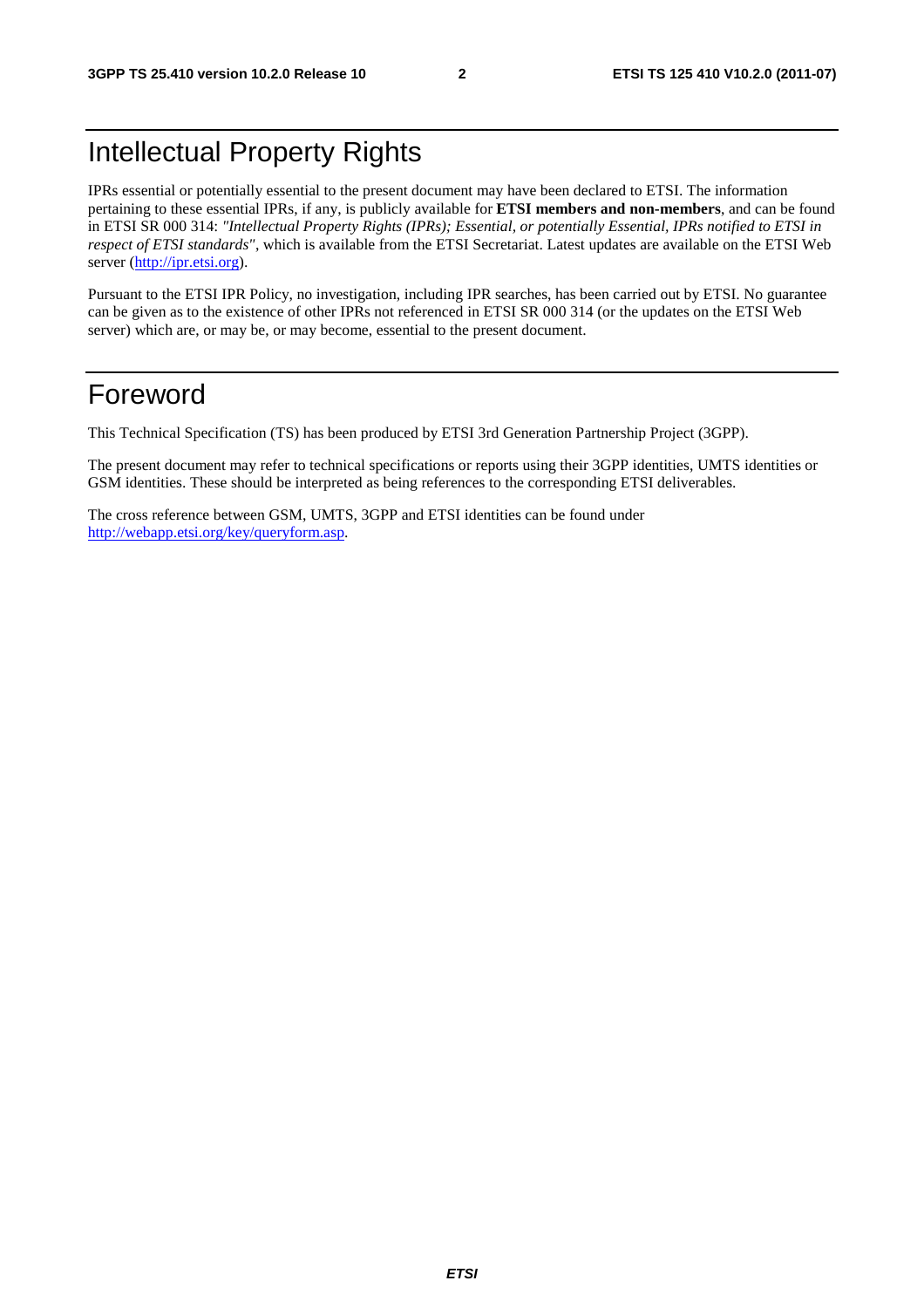$\mathbf{3}$ 

# Contents

| 1                |  |
|------------------|--|
| 2                |  |
| 3                |  |
| 3.1<br>3.2       |  |
| 3.3              |  |
| 4                |  |
| 4.1              |  |
| 4.1.1            |  |
| 4.1.2            |  |
| 4.1.3            |  |
| 4.1.4            |  |
| 4.2              |  |
| 4.3              |  |
| 4.4              |  |
| 4.5              |  |
| 4.5.1<br>4.5.1.1 |  |
| 4.5.1.1.1        |  |
| 4.5.1.1.2        |  |
| 4.5.1.1.3        |  |
| 4.5.1.1.4        |  |
| 4.5.1.2          |  |
| 4.5.2            |  |
| 4.5.2.1          |  |
| 4.5.2.2          |  |
| 4.5.2.3          |  |
| 4.5.3            |  |
| 5                |  |
| 5.1<br>5.2       |  |
| 5.2.1            |  |
| 5.2.2            |  |
| 5.2.3            |  |
| 5.2.4            |  |
| 5.3              |  |
| 5.3.1            |  |
| 5.3.2            |  |
| 5.4              |  |
| 5.4.1            |  |
| 5.4.2            |  |
| 5.4.3            |  |
| 5.4.4            |  |
| 5.4.5            |  |
| 5.4.6            |  |
| 5.4.7            |  |
| 5.4.8            |  |
| 5.5              |  |
| 5.5.1            |  |
| 5.5.2            |  |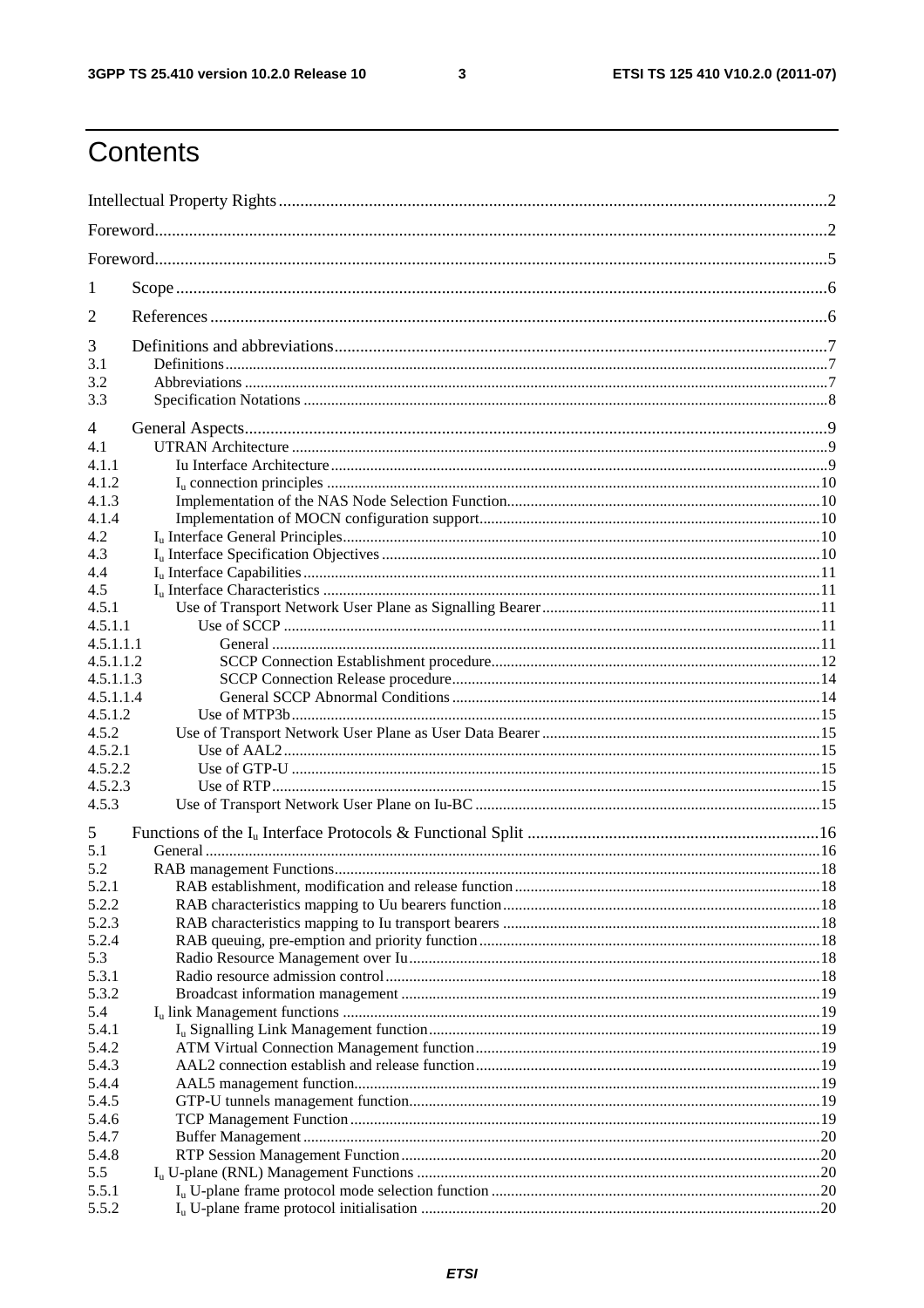| 5.6     |                               |  |
|---------|-------------------------------|--|
| 5.6.1   |                               |  |
| 5.6.2   |                               |  |
| 5.6.2.1 |                               |  |
| 5.6.2.2 |                               |  |
| 5.6.2.3 |                               |  |
| 5.6.2A  |                               |  |
| 5.6.3   |                               |  |
| 5.6.4   |                               |  |
| 5.6.5   |                               |  |
| 5.7     |                               |  |
| 5.7.1   |                               |  |
| 5.7.1.1 |                               |  |
| 5.7.1.2 |                               |  |
| 5.7.2   |                               |  |
| 5.7.2.1 |                               |  |
| 5.7.2.2 |                               |  |
| 5.8     |                               |  |
| 5.8.1   |                               |  |
| 5.8.2   |                               |  |
| 5.8.3   |                               |  |
| 5.8.4   |                               |  |
| 5.8.5   |                               |  |
| 5.9     |                               |  |
| 5.9.1   |                               |  |
| 5.9.2   |                               |  |
| 5.9.3   |                               |  |
| 5.9.4   |                               |  |
| 5.9.5   |                               |  |
| 5.10    |                               |  |
| 5.10.1  |                               |  |
| 5.10.2  |                               |  |
| 5.10.3  |                               |  |
| 5.10.4  |                               |  |
| 6       |                               |  |
| 6.1     |                               |  |
| 6.2     |                               |  |
| 6.3     |                               |  |
| 6.4     |                               |  |
|         |                               |  |
| $\tau$  |                               |  |
| 7.1     |                               |  |
| 7.2     |                               |  |
| 7.3     |                               |  |
| 7.4     |                               |  |
| 7.5     |                               |  |
| 7.6     |                               |  |
| 7.7     |                               |  |
|         | <b>Annex A (informative):</b> |  |
|         |                               |  |
|         |                               |  |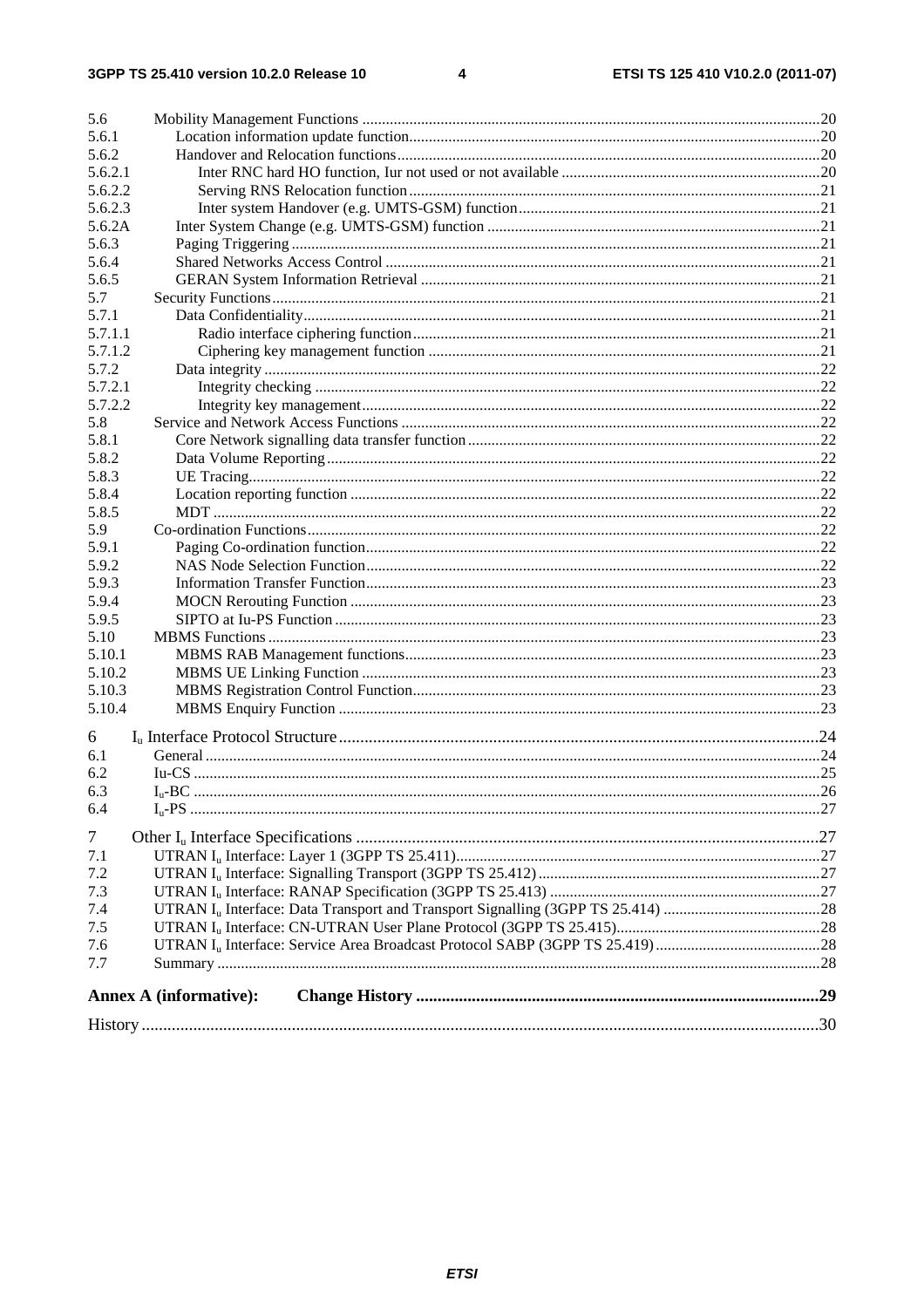# Foreword

This Technical Specification (TS) has been produced by the 3<sup>rd</sup> Generation Partnership Project (3GPP).

The contents of the present document are subject to continuing work within the TSG and may change following formal TSG approval. Should the TSG modify the contents of the present document, it will be re-released by the TSG with an identifying change of release date and an increase in version number as follows:

Version x.y.z

where:

- x the first digit:
	- 1 presented to TSG for information;
	- 2 presented to TSG for approval;
	- 3 or greater indicates TSG approved document under change control.
- y the second digit is incremented for all changes of substance, i.e. technical enhancements, corrections, updates, etc.
- z the third digit is incremented when editorial only changes have been incorporated in the document.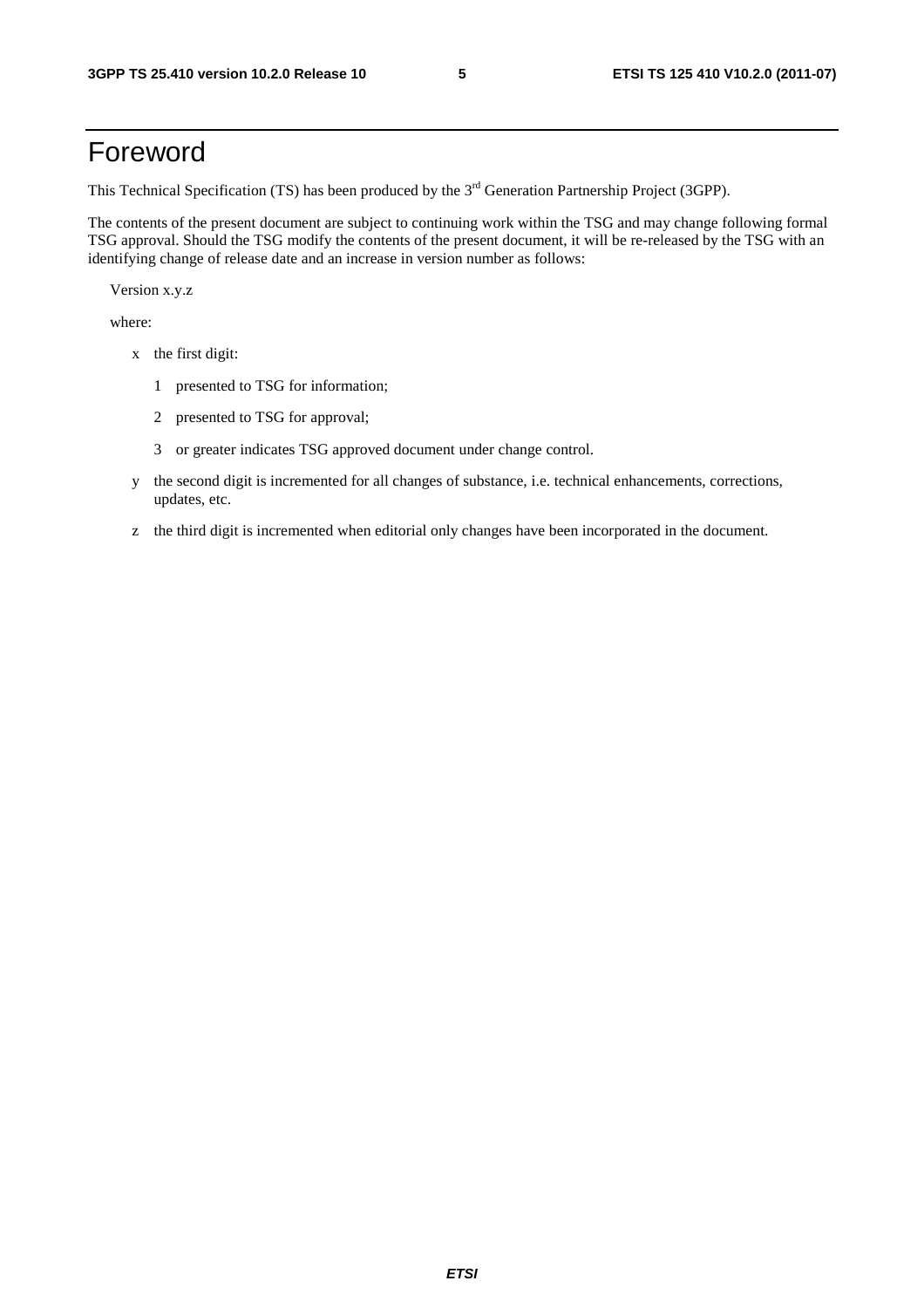### 1 Scope

The present document is an introduction to the 3GPP TS 25.41x series of Technical Specifications that define the Iu interface for the interconnection of Radio Network Controller (RNC) component of the UMTS Terrestrial Radio Access Network (UTRAN) to the Core Network of the UMTS system.

# 2 References

The following documents contain provisions which, through reference in this text, constitute provisions of the present document.

- References are either specific (identified by date of publication, edition number, version number, etc.) or non-specific.
- For a specific reference, subsequent revisions do not apply.
- For a non-specific reference, the latest version applies. In the case of a reference to a 3GPP document (including a GSM document), a non-specific reference implicitly refers to the latest version of that document *in the same Release as the present document*.
- [1] 3GPP TS 25.401: "UTRAN Overall Description".
- [2] 3GPP TR 23.930: "Iu Principles".
- [3] 3GPP TS 23.110: "UMTS Access Stratum Services and Functions".
- [4] 3GPP TS 25.411: "UTRAN Iu Interface Layer 1".
- [5] 3GPP TS 25.412: "UTRAN Iu Interface Signalling Transport".
- [6] 3GPP TS 25.413: "UTRAN Iu Interface RANAP Signalling".
- [7] 3GPP TS 25.414: "UTRAN Iu Interface Data Transport and Transport Signalling"
- [8] 3GPP TS 25.415: "UTRAN Iu Interface User Plane Protocols".
- [9] ITU-T Recommendation Q.711 (1996-07): "Functional description of the signalling connection control part".
- [10] ITU-T Recommendation Q.712 (1996-07): "Definition and function of signalling connection control part messages".
- [11] ITU-T Recommendation Q.713 (1996-07): "Signalling connection control part formats and codes".
- [12] ITU-T Recommendation Q.714 (1996-07): "Signalling connection control part procedures".
- [13] 3GPP TS 23.003: "Numbering, Addressing and Identification".
- [14] 3GPP TS 25.419: "UTRAN Iu Interface: Service Area Broadcast Protocol SABP".
- [15] 3GPP TS 23.153: "Out of Band Transcoder Control; Stage 2".
- [16] ITU-T Recommendation Q.2630.1: "AAL type 2 signalling protocol (Capability Set 1)".
- [17] ITU-T Recommendation Q.2630.2: "AAL type 2 signalling protocol Capability Set 2".
- [18] IETF RFC 3332 (2002-09): "Signalling System 7 (SS7) Message Transfer Part 3 (MTP3) User Adaptation Layer (M3UA)"
- [19] IETF RFC 1889 (1996-01): "RTP: A Transport Protocol for Real Time Applications".
- [20] IETF RFC 768 (1980-08): "User Datagram Protocol".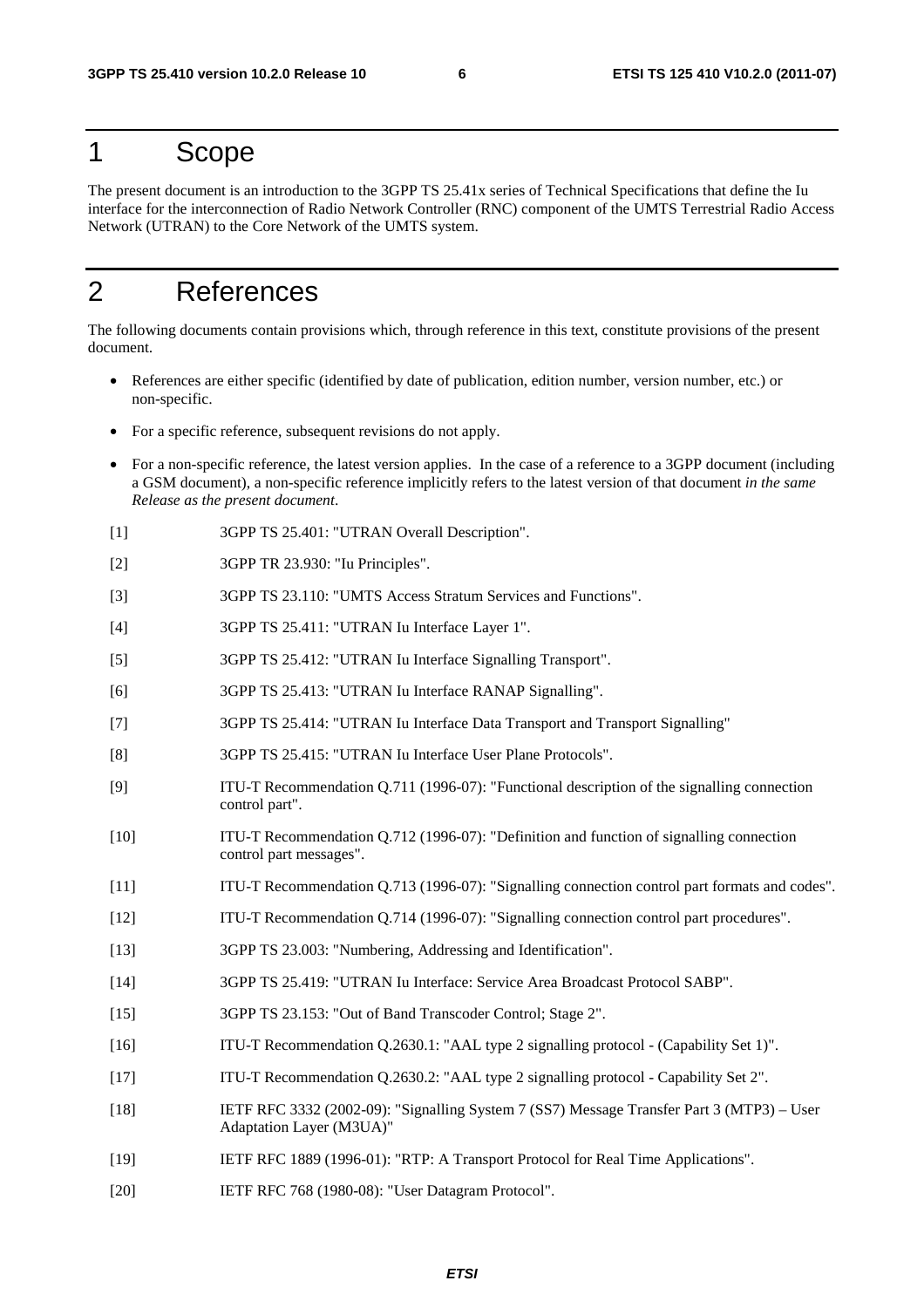| $[21]$ |  |  |  |  | IETF RFC 793 (1981-09): "TCP, Transmission Control Protocol". |  |
|--------|--|--|--|--|---------------------------------------------------------------|--|
|--------|--|--|--|--|---------------------------------------------------------------|--|

- [22] **IETF RFC 791 (1981-09): "Internet Protocol".**
- [23] Void
- [24] Void
- [25] 3GPP TS 23.236: "Intra-domain connection of Radio Access Network (RAN) nodes to multiple Core Network (CN) nodes".
- [26] 3GPP TS 23.251: "Network sharing; Architecture and functional description".
- [27] 3GPP TS23.246: Multimedia Broadcast/Multicast Service (MBMS) Architecture and functional description
- [28] 3GPP TS 25.346: 'Introduction of the Multimedia Broadcast Multicast Service (MBMS) in the Radio Access Network (RAN); Stage 2'.
- [29] 3GPP TS 23.060: "General Packet Radio Service (GPRS); Service description; Stage 2".
- [30] 3GPP TS 37.320: "Universal Terrestrial Radio Access (UTRA) and Evolved Universal Terrestrial Radio Access (E-UTRA); Radio measurement collection for Minimization of Drive Tests (MDT); Overall description; Stage 2".

# 3 Definitions and abbreviations

### 3.1 Definitions

For the purposes of the present document, the terms and definitions given in TS 25.401 [1] apply.

#### **MBMS related terms and definitions:**

**MBMS bearer service**: as defined in TS 23.246 [27].

**MBMS RAB**: as defined in TS 25.346 [28].

**MBMS Iu signalling connection**: as defined in TS 25.346 [28].

**MBMS session start**: as defined in TS 25.346 [28].

# 3.2 Abbreviations

For the purposes of the present document, the following abbreviations apply:

| 3G-MSC        | 3 <sup>rd</sup> Generation Mobile Switching Centre   |
|---------------|------------------------------------------------------|
| 3G-SGSN       | 3 <sup>rd</sup> Generation Serving GPRS Support Node |
| AAL           | <b>ATM</b> Adaptation Layer                          |
| <b>ATM</b>    | Asynchronous Transfer Mode                           |
| BC.           | <b>Broadcast</b>                                     |
| <b>BSSMAP</b> | Base Station Subsystem Management Application Part   |
| <b>CBS</b>    | Cell Broadcast Service                               |
| CC            | <b>Connection Confirm</b>                            |
| CN            | Core Network                                         |
| CR.           | <b>Connection Release</b>                            |
| <b>CREF</b>   | <b>Connection Refusal</b>                            |
| CS.           | Circuit Switched                                     |
| <b>GT</b>     | Global Title                                         |
| GTP-U         | <b>GPRS</b> Tunnelling Protocol                      |
| <b>GWCN</b>   | Gateway Core Network                                 |
| <b>IMSI</b>   | International Mobile Subscriber Identity             |
| <b>IP</b>     | <b>Internet Protocol</b>                             |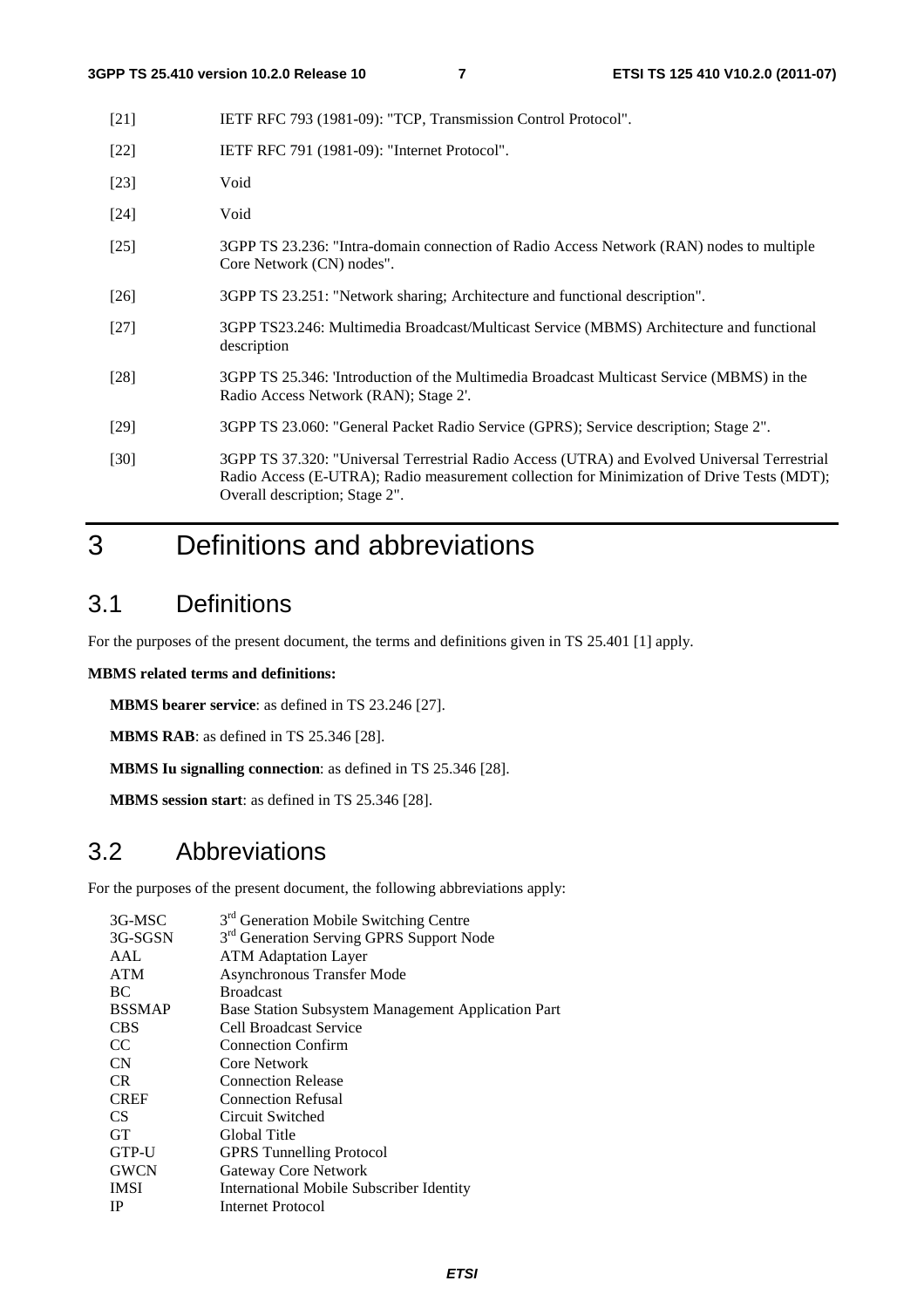| <b>ISDN</b>  | <b>Integrated Services Digital Network</b>   |
|--------------|----------------------------------------------|
| LA           | <b>Location Area</b>                         |
| M3UA         | MTP3 User Adaptation Layer                   |
| <b>MBMS</b>  | Multimedia Broadcast Multicast Service       |
| <b>MDT</b>   | Minimization of Drive-Tests                  |
| <b>MOCN</b>  | Multi Operator Core Network                  |
| NAS          | Non Access Stratum                           |
| <b>NACC</b>  | Network Assisted Cell Change                 |
| NNSF         | <b>NAS Node Selection Function</b>           |
| O&M          | <b>Operation and Maintenance</b>             |
| <b>PLMN</b>  | <b>Public Land Mobile Network</b>            |
| PS           | Packet Switched                              |
| PSTN         | Public Switched Telephone Network            |
| <b>PVC</b>   | Permanent Virtual Circuit                    |
| QoS          | Quality of Service                           |
| RA           | Routing Area                                 |
| <b>RAB</b>   | Radio Access Bearer                          |
| <b>RANAP</b> | Radio Access Network Application Part        |
| RIM          | <b>RAN</b> Information Management            |
| <b>RLP</b>   | Radio Link Protocol                          |
| <b>RNC</b>   | Radio Network Controller                     |
| <b>RNL</b>   | Radio Network Layer                          |
| RRC          | Radio Resource Control                       |
| <b>RTCP</b>  | <b>Real Time Control Protocol</b>            |
| RTP          | <b>Real Time Protocol</b>                    |
| <b>SA</b>    | Service Area                                 |
| <b>SABP</b>  | Service Area Broadcast Protocol              |
| SAP          | <b>Service Access Point</b>                  |
| <b>SCCP</b>  | <b>Signalling Connection Control Part</b>    |
| <b>SIPTO</b> | <b>Selected IP Traffic Offload</b>           |
| <b>SCTP</b>  | <b>Stream Control Transmission Protocol</b>  |
| SNA          | <b>Shared Network Area</b>                   |
| <b>SPC</b>   | <b>Signalling Point Code</b>                 |
| <b>SRNS</b>  | Serving Radio Network Subsystem              |
| SSN          | Sub-System Number                            |
| <b>SVC</b>   | <b>Switched Virtual Circuit</b>              |
| <b>TCP</b>   | <b>Transmission Control Protocol</b>         |
| UE           | User Equipment                               |
| <b>UDP</b>   | <b>User Datagram Protocol</b>                |
| UP           | <b>User Plane</b>                            |
| <b>URA</b>   | <b>UTRAN Registration Area</b>               |
| <b>UTRAN</b> | <b>UMTS Terrestrial Radio Access Network</b> |
| VC           | Virtual Circuit                              |

# 3.3 Specification Notations

For the purposes of the present document, the following notations apply:

| Procedure | When referring to a procedure in the specification the Procedure Name is written with the first<br>letters in each word in upper case characters followed by the word "procedure", e.g. Radio<br>Network Layer procedures.   |
|-----------|------------------------------------------------------------------------------------------------------------------------------------------------------------------------------------------------------------------------------|
| Message   | When referring to a message in the specification the MESSAGE NAME is written with all letters<br>in upper case characters followed by the word "message", e.g. RADIO LINK SETUP REQUEST<br>message.                          |
| Frame     | When referring to a control or data frame in the specification the CONTROL/DATA FRAME<br>NAME is written with all letters in upper case characters followed by the words "control/data"<br>frame", e.g. DCH transport frame. |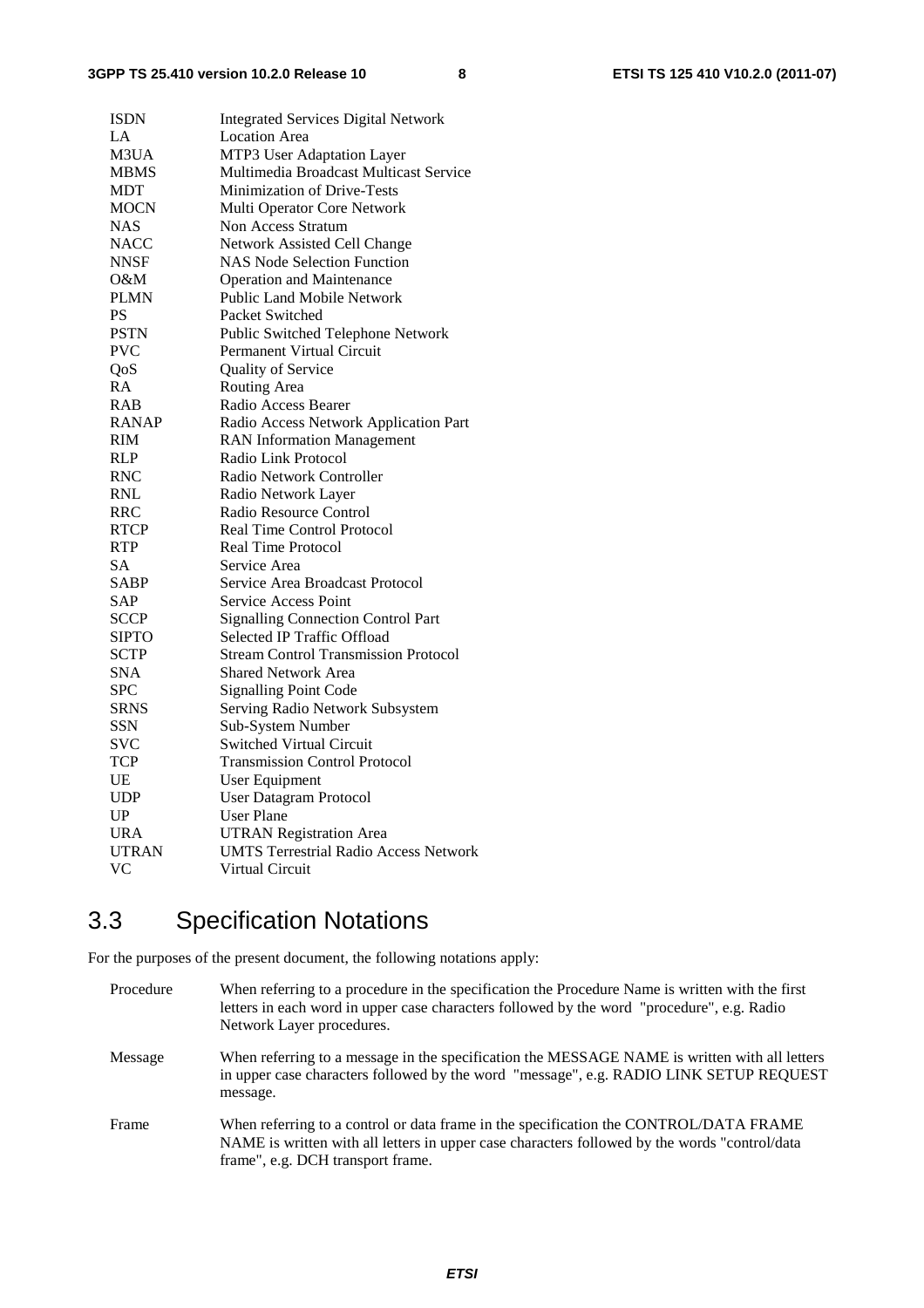# 4 General Aspects

### 4.1 UTRAN Architecture

#### 4.1.1 Iu Interface Architecture

The overall UMTS architecture and UTRAN architectures are described in TS 25.401 [1]. This subclause specifies only the architecture of the Iu interface, and shall not constrain the network architecture of either Core or Radio Access **Networks**.

The  $I_{\text{u}}$  interface is specified at the boundary between the Core Network and UTRAN. Figure 4.1 depicts the logical division of the  $I_u$  interface. From the Iu perspective, the UTRAN access point is an RNC.



**Iu Interface**



The Iu interface towards the PS-domain of the core network is called Iu-PS, and the Iu interface towards the CS-domain is called Iu-CS. The differences between Iu-CS and Iu-PS are treated elsewhere in the present document. The Iu interface to the Broadcast domain is called Iu-BC.

There shall not be more than one Iu interface (Iu-PS) towards the PS-domain from any one RNC– except where the NNSF is used, see subclause 4.1.3, or in MOCN configuration – see TS 23.251 [26]. Each RNC shall not have more than one Iu interface (Iu-CS) towards its default CN node within the CS domain, but may also have further Iu interfaces (Iu-CS) towards other CN nodes within the CS domain. (See [6] for definition of Default CN node.) These further Iu interfaces (Iu-CS) shall only be used as a result of intra-MSC inter-system handover or SRNS relocation, in the case the anchor CN node directly connects to the target RNC. There may also be more than one Iu interface towards the CS-Domain if the NNSF is used – see subclause 4.1.3, or in MOCN configuration – see TS 23.251 [26]. There shall not be more than one Iu interface (Iu-BC) from an RNC towards the Broadcast domain.

In the separated core network architecture, this means that there shall be separate signalling and user data connections towards the PS and CS domains – this applies in both transport and radio network layers.

In the combined architecture, there shall be separate connections in the user plane towards the PS and CS domains (in both transport and radio network layers). In the control plane, there shall be separate SCCP connections to the two logical domains.

In either architecture, there can be several RNCs within UTRAN and so UTRAN may have several  $I<sub>u</sub>$  access points towards the Core Network. As a minimum, each Iu access point (in UTRAN or CN) shall independently fulfil the requirements of the relevant Iu specifications (25.41x series – see clause 7).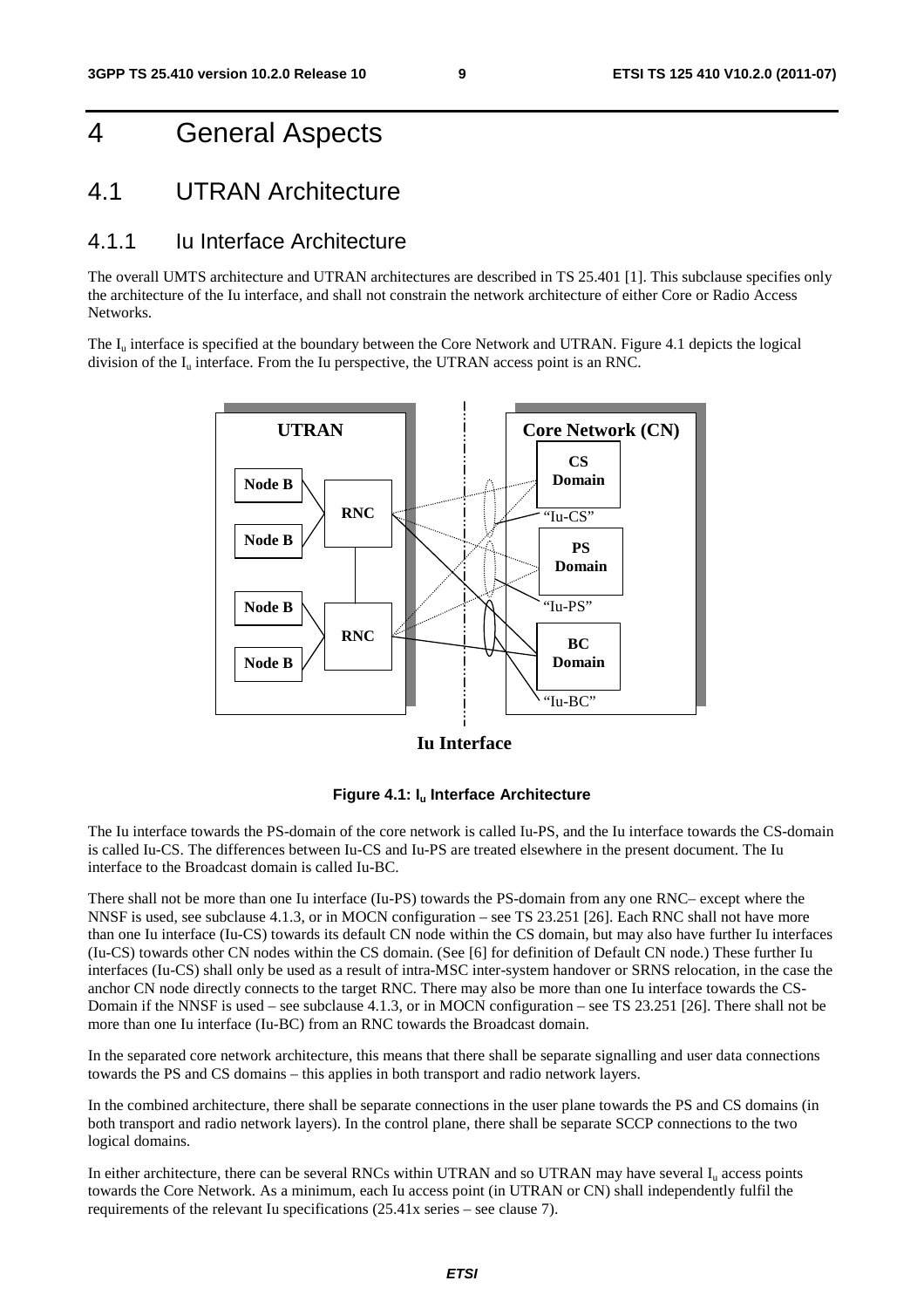#### 4.1.2 Iu connection principles

The Iu interface has a hierarchical architecture where one higher layer entity controls several lower layer entities. The hierarchy for the CN - UTRAN signalling connection end points is described below:

- Each CN Access Point may be connected to one or more UTRAN Access Points.
- For the PS domain, each UTRAN Access Point shall not be connected to more than one CN Access Point except where the NNSF is used, see subclause 4.1.3, or when RNC is shared in MOCN configuration..
- For the CS domain, each UTRAN Access Point may be connected to one or more CN Access Points.
- For the BC domain, each UTRAN Access Point may be connected to one CN Access Point only.

#### 4.1.3 Implementation of the NAS Node Selection Function

The optional NAS Node Selection Function (NNSF) is described in TS 23.236 [25].

If the NAS Node Selection Function is used by an RNC:

There may be more than one Iu interface (Iu-CS) towards the CS domain and/or more than one Iu interface (Iu-PS) towards the PS-domain from this RNC.

#### 4.1.4 Implementation of MOCN configuration support

The MOCN configuration is described in TS 23.251 [26]. When the RNC is shared in MOCN configuration:

- There may be more than one Iu interface (Iu-CS) towards the CS domain of different CN operators and/or more than one Iu interface (Iu-PS) towards the PS-domain of different CN operators from this RNC.
- The MOCN Rerouting Function shall be supported.

### 4.2 I<sub>u</sub> Interface General Principles

From a UTRAN perspective, maximising the commonality of the various protocols that flow on the Iu interface is desirable. This means at the minimum that:

- A common set of radio access bearer services will be offered by UTRAN to the Core Network nodes, regardless of their type (e.g. 3G-MSC or 3G-SGSN).

There will be a common functional split between UTRAN and the Core Network nodes, regardless of their type (e.g. 3G-MSC or 3G-SGSN).

Signalling in the radio network control plane shall not depend on the specific choice of transport layers.

### 4.3 I<sub>u</sub> Interface Specification Objectives

The following objectives are partly derived from TR 23.930 [2].

The  $I_{\rm u}$  interface shall be specified such that it can support:

- the interconnection of RNCs with Core Network Access Points within a single PLMN, and within several PLMNs in case of network sharing, as described in TS 23.251 [26].
- the interconnection of RNCs with Core Network Access Points irrespective of the manufacturer of any of the elements.
- all UMTS services.

The  $I<sub>u</sub>$  interface shall facilitate the use of the same RNC, MSC or SGSN in all PLMNs.

The  $I_{\text{u}}$  interface shall facilitate the sharing of transport technology between Iu-PS and Iu-BC.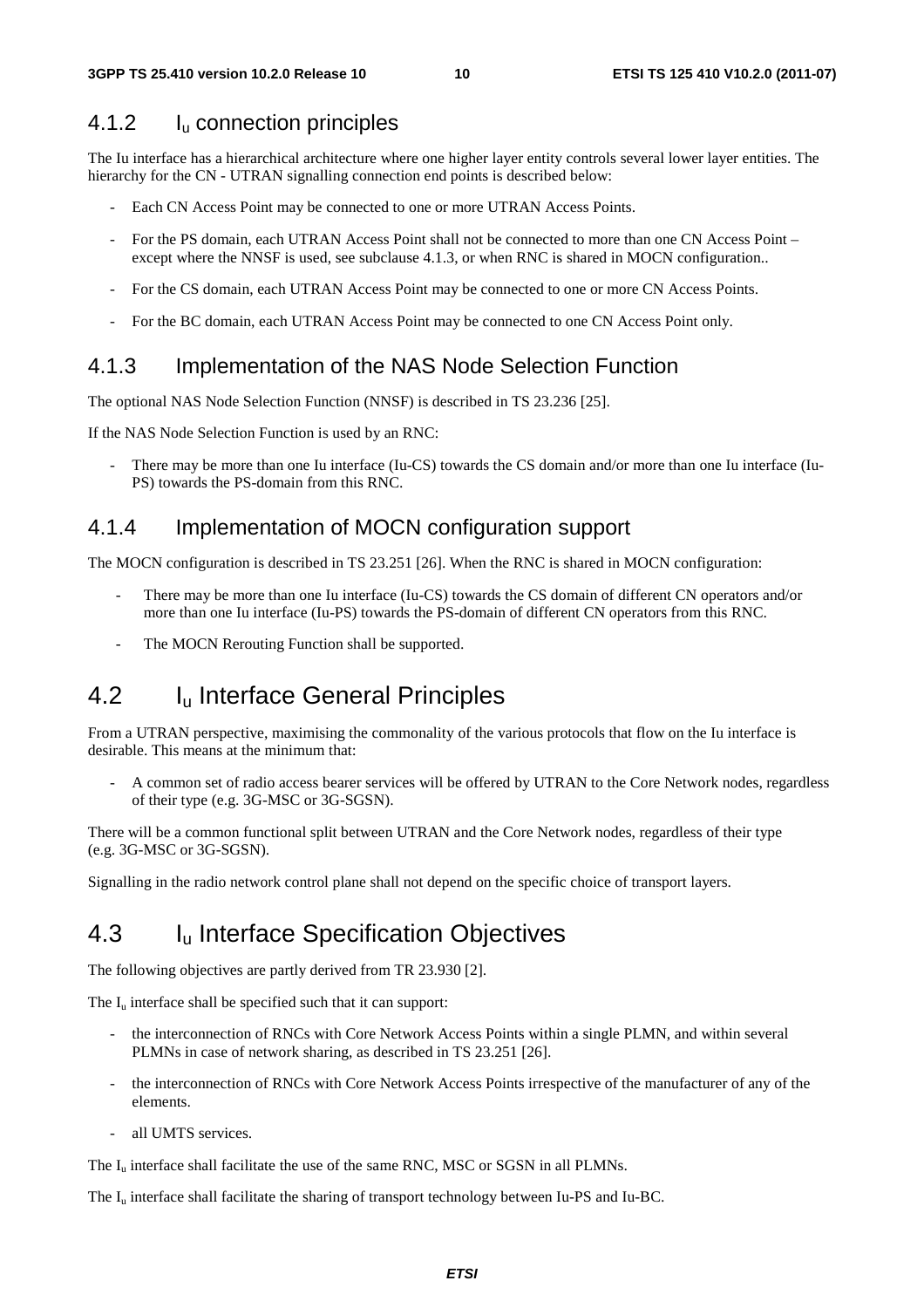The I<sub>u</sub> interface shall allow interworking to the GSM Core Network.

Independence between the protocol layers and between control and user planes shall be maintained on the Iu interface.

The I<sub>u</sub> interface shall allow independent evolution of technologies within the Core, Radio Access and Transport Networks.

The  $I_u$  interface shall allow separate evolution of O&M facilities.

The  $I_{\text{u}}$  interface shall be standardised as an open and multi-vendor interface.

The Iu interface specifications shall facilitate the migration of some services from the CS-domain to the PS-domain. In particular, the RANAP protocol shall be common to both PS and CS domains, and the  $I<sub>u</sub>$  user plane protocol(s) shall be independent of the core network domain (PS or CS), except where a specific feature is only required for one domain.

## 4.4 I<sub>u</sub> Interface Capabilities

The following capabilities are derived from the requirements described in TR 23.930 [2].

The  $I_{\nu}$  interface supports:

- procedures to establish, maintain and release Radio Access Bearers;
- procedures to perform SRNS relocation, intra-system handover, inter-system handover and inter-system change;
- procedures to support the Cell Broadcast service;
- a set of general procedures, not related to a specific UE;
- the separation of each UE on the protocol level for user specific signalling management;
- the transfer of NAS signalling messages between UE and CN;
- location services by transferring requests from the CN to UTRAN, and location information from UTRAN to CN. The location information may comprise a geographical area identifier or global co-ordinates with uncertainty parameters;
- simultaneous access to multiple CN domains for a single UE;
- mechanisms for resource reservation for packet data streams;
- procedures to support MBMS bearer services;
- mechanisms to support SIPTO at Iu-PS for a specific UE (optional).

### 4.5 Iu Interface Characteristics

#### 4.5.1 Use of Transport Network User Plane as Signalling Bearer

4.5.1.1 Use of SCCP

#### 4.5.1.1.1 General

The SCCP (ITU-T Rec. Q.711 [9] /ITU-T Rec. Q.712 [10]/ITU-T Rec. Q.713 [11]/ITU-T Rec. Q.714 [12]) is used to support signalling messages between the CNs and the RNC. One user function of the SCCP, called Radio Access Network Application Part (RANAP), is defined. The RANAP uses one SCCP signalling connection per active UE and CN for the transfer of layer 3 messages. RANAP also uses one SCCP signalling connection per MBMS bearer service.

Both connectionless and connection-oriented procedures are used to support the RANAP. TS 25.413 [6] explains whether connection oriented or connectionless services should be used for each layer 3 procedure.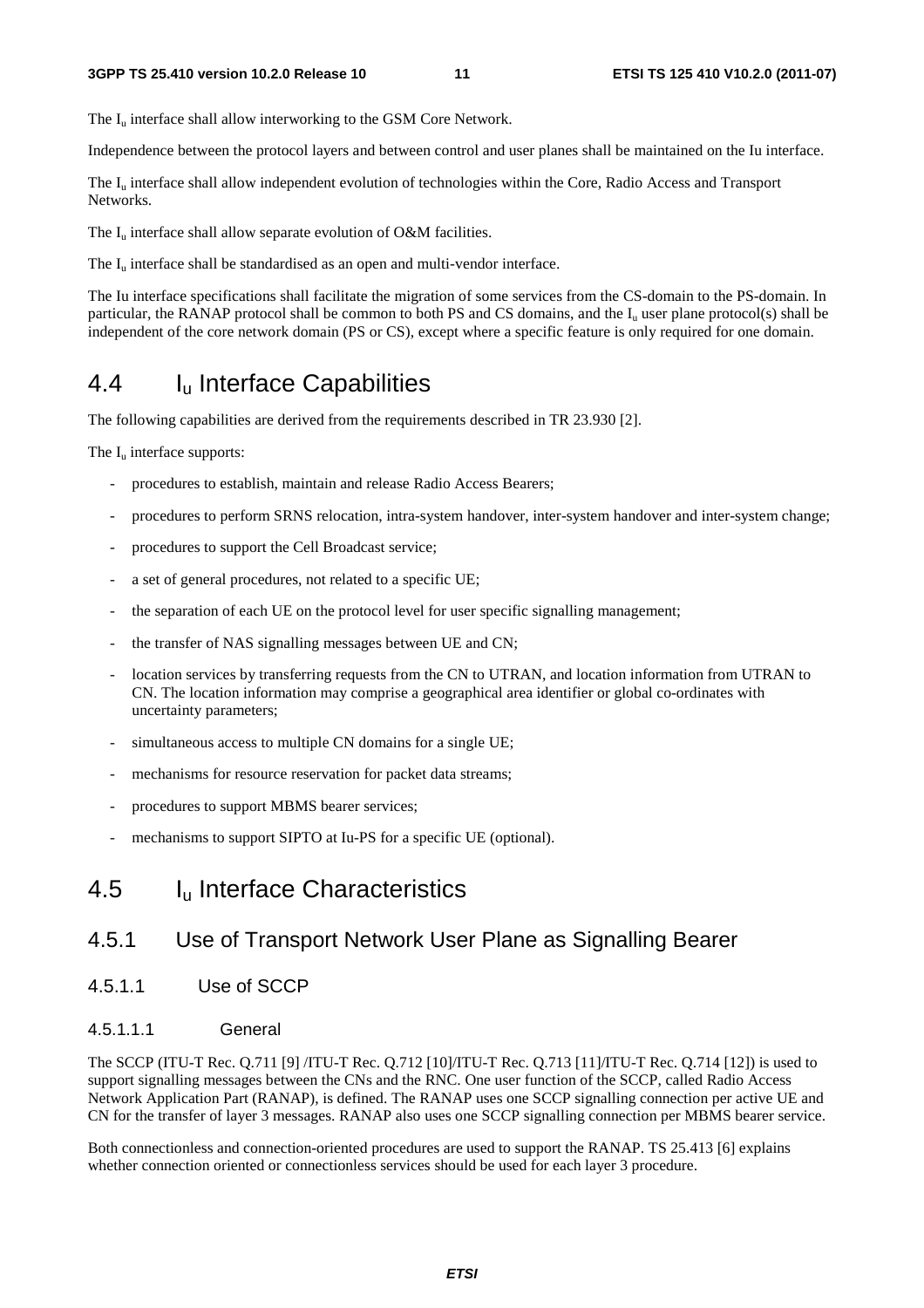RANAP may use SSN, SPC and/or GT and any combination of them as addressing schemes for the SCCP. Which of the available addressing scheme to use for the SCCP is an operator matter.

When GT addressing is utilised, the following settings shall be used:

- SSN Indicator  $= 1$  (RANAP SSN as defined in TS 23.003 [13] shall always be included).
- Global Title Indicator = 0100 (GT includes translation type, numbering plan, encoding scheme and nature of address indicator).
- Translation Type  $= 0000 0000$  (not used).
- Numbering Plan =  $0001$  (E.163/4).
- Nature of Address Indicator =  $000\,0100$  (International Significant Number).
- Encoding Scheme  $= 0001$  or 0010 (BCD, odd or even).
- Routing indicator =  $0$  or 1 (route on GT or PC/SSN).

When used, the GT shall be the E.164 address of the relevant node.

The following subclauses describe the use of SCCP connections for RANAP transactions. Subclause 4.5.1.2 describes the connection establishment procedures. Subclause 4.5.1.3 describes the connection release procedures. Subclause 4.5.1.4 describes abnormal conditions.

#### 4.5.1.1.2 SCCP Connection Establishment procedure

A new SCCP connection is established when information related to the communication between a UE and the network has to be exchanged between RNC and CN, and no SCCP connection exists between the CN and the RNC involved, for the concerned UE. A new SCCP connection is also established for MBMS service purpose between the RNC and CN.

Various SCCP connection establishment cases have to be distinguished:

- i) RNC Initiated SCCP Signalling Connection for a UE;
- ii) CN Initiated SCCP Signalling Connection for a UE;
- iii) CN Initiated SCCP Signalling Connection for an MBMS Service.

The above cases are the only cases currently identified for SCCP connection establishment. Others may emerge in the future.

#### 4.5.1.1.2.1 Establishment procedure in case i

The SCCP signalling connection establishment is initiated, by the RNC, at the reception of the first layer 3 non access stratum message from the UE and at the execution of the enhanced relocation.

#### **Initiation**

The RNC sends SCCP CONNECTION REQUEST message to the Core Network. A RANAP message shall be included in the user data field of the SCCP CONNECTION REQUEST message when the RANAP message size is less than or equal to the maximum size of the user data field in the SCCP CONNECTION REQUEST message. When the RANAP message is longer than the maximum size, the user data field shall not be included in the SCCP CONNECTION REQUEST message.

If the Core Network receives an SCCP CONNECTION REQUEST message for a UE for which an SCCP connection already exists, or if the Core Network receives an SCCP CONNECTION REQUEST message that does not include a user data field, and later finds out that the SCCP CONNECTION REQUEST message was for a UE for which an SCCP connection already exists, the Core Network shall ensure that the new SCCP connection and the already existing SCCP connection are for the same UE, e.g. by security functions, and if so, release the already existing SCCP connection via the normal Iu Release procedure and all UTRAN resources allocated to it.

#### **Termination**

**- successful outcome**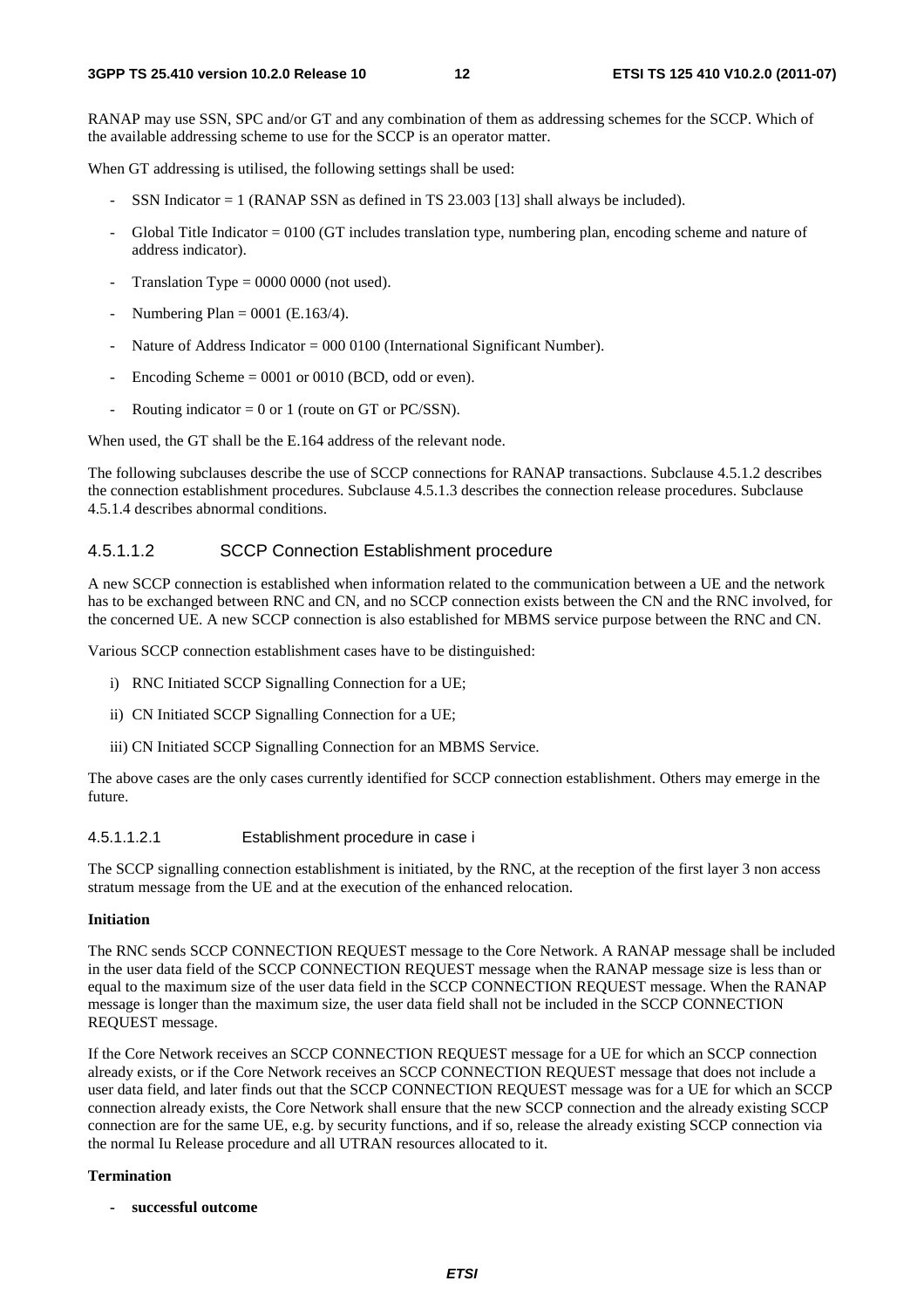- The SCCP CONNECTION CONFIRM message, which may optionally contain a connection oriented RANAP message in the user data field, is returned to the RNC.
- **unsuccessful outcome** 
	- If the SCCP signalling connection establishment fails, an SCCP CONNECTION REFUSAL message will be sent back to the RNC. This message may contain a RANAP message in the user data field.

For more information on how the RANAP procedures Initial UE Message and Enhanced Relocation Complete are handled, please see the elementary procedures Initial UE Message and Enhanced Relocation Complete in TS 25.413 [6].

> RNC CN CR  ${SSN=RANAP, a1=x, RANAP message or no user data}$ CC {a1=y,a2=x, RANAP message or no user data} <----------------------------------------- or CREF{a2=x, RANAP message or no user data} <----------------------------------------- a1 = source local reference, a2 = destination local reference,  $x =$  SCCP connection reference at the RNC, y = SCCP connection reference at the CN.



4.5.1.1.2.2 Establishment procedure in case ii

The SCCP signalling connection establishment is initiated, by the Core Network, in connection with performing a Relocation.

#### **Initiation**

The Core Network initiates the connection establishment by sending an SCCP CONNECTION REQUEST message to the RNC. Optionally, a RANAP message may be included in the user data field of the SCCP CONNECTION REQUEST message.

#### **Termination**

- **successful outcome** 
	- The SCCP CONNECTION CONFIRM message, which may optionally contain a connection oriented RANAP message in the user data field, is returned to the Core Network.
- **unsuccessful outcome** 
	- If the SCCP signalling connection establishment fails, an SCCP CONNECTION REFUSAL message will be sent back to the Core Network. This message may contain a RANAP message in the user data field.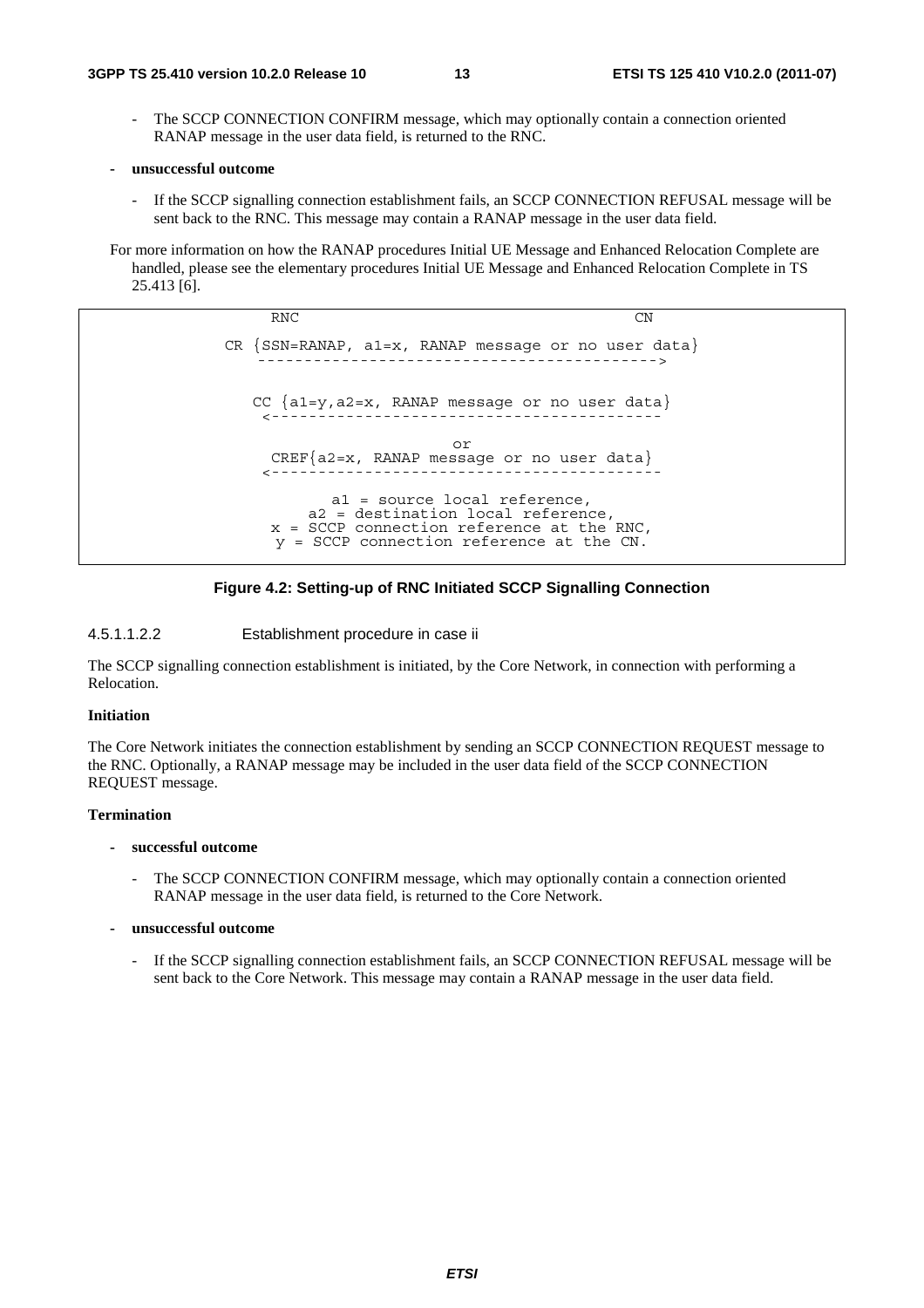```
RNC CN
CR \n{SSN=RANAP, al=y, RANAP message or no user data}CC \{a1=x, a2=y, RANAP message or no user data\}or 
    CREF{a2=y, RANAP message or no user data} 
                      ------------------------------------------> 
          a1 = source local reference, 
        a2 = destination local reference, 
    x = SCCP connection reference at the RNC, 
    y = SCCP connection reference at the CN.
```
#### **Figure 4.3: Setting-up of CN Initiated SCCP Signalling Connection**

#### 4.5.1.1.2.3 Establishment procedure in case iii

The SCCP signalling connection establishment is initiated, by the Core Network, to establish a new SCCP connection between the RNC and the CN for an MBMS service at the start of an MBMS session and when no SCCP connection already exists between the CN and the RNC involved, for the concerned MBMS service.

#### **Initiation**

The Core Network initiates the connection establishment by sending an SCCP CONNECTION REQUEST message to the RNC. Optionally, a RANAP message may be included in the user data field of the SCCP CONNECTION REQUEST message.

#### **Termination**

#### **- successful outcome**

- The SCCP CONNECTION CONFIRM message, which may optionally contain a connection oriented RANAP message in the user data field, is returned to the Core Network.
- **unsuccessful outcome** 
	- If the SCCP signalling connection establishment fails, an SCCP CONNECTION REFUSAL message will be sent back to the Core Network. This message may contain a RANAP message in the user data field.

#### 4.5.1.1.3 SCCP Connection Release procedure

This procedure is always initiated at the Core Network side in normal release case.

An SCCP connection is released when the CN realises that a given signalling connection is no longer required.

The CN sends a SCCP RELEASED message.

The procedure may be initiated at the Core Network side and the RNC side in any abnormal release case.

#### 4.5.1.1.4 General SCCP Abnormal Conditions

If a user-out-of-service information or signalling-point-inaccessible information is received by the RANAP, no new attempt to establish SCCP connections towards the affected point code will be started until the corresponding user-inservice information or signalling-point-accessible information is received.

When a user-out-of-service information or signalling-point-inaccessible is received by the RNC, an optional timer may be started. When the timer expires, all the SCCP connections towards the affected point code will be released. When the user-in-service or signalling-point-accessible is received, the timer is stopped.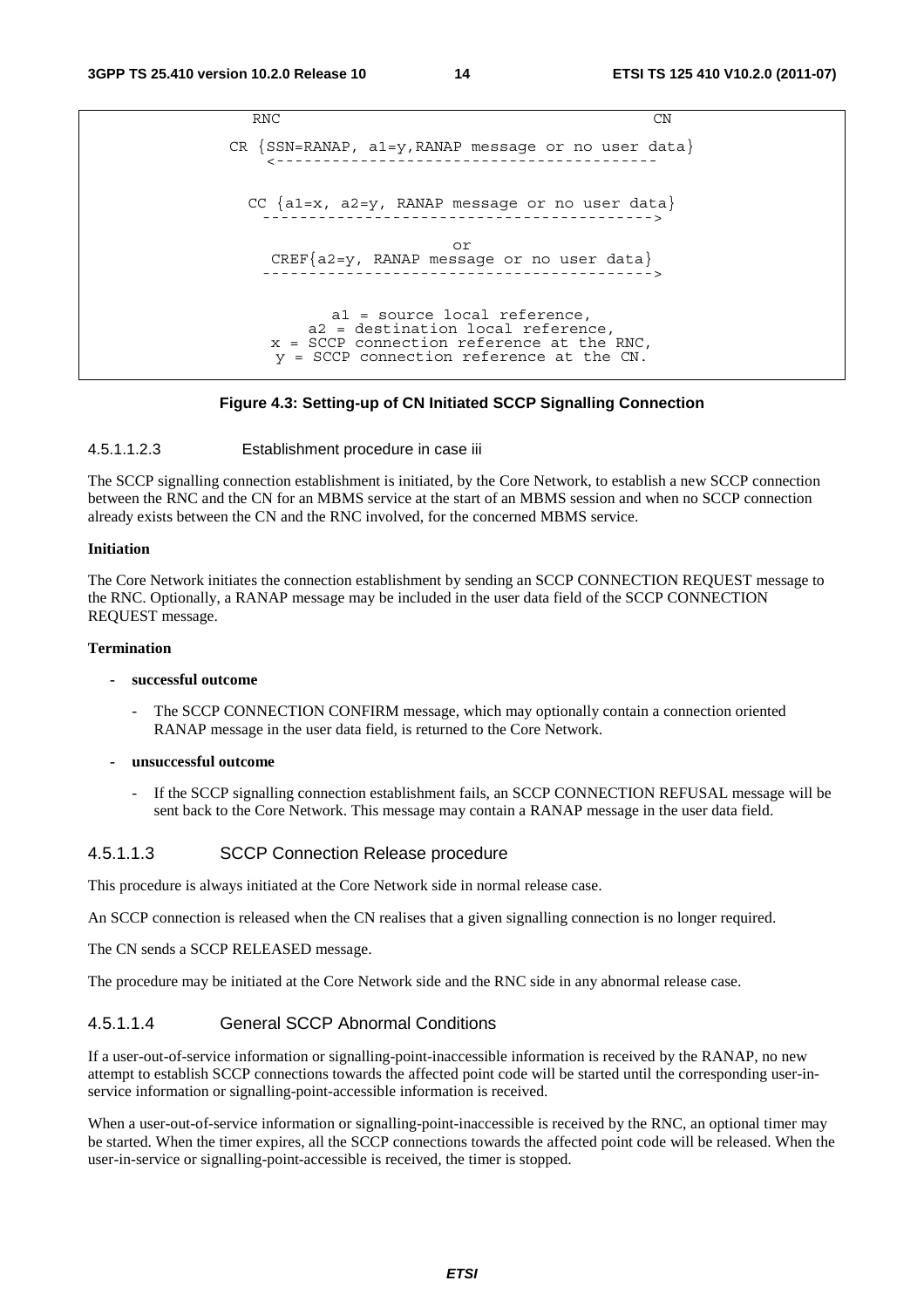If for any reason an SCCP connection is released, the optional timer expires or a connection refusal is received while any of the RANAP procedures are being performed or while a dedicated resource is still allocated, the following actions are taken:

#### **At RNC:**

- Any RNC procedure relating to that connection is abandoned.
- The UTRAN resources allocated to the connection are released.

#### **At Core Network:**

The resources associated with the SCCP connection are cleared as soon as possible.

#### 4.5.1.2 Use of MTP3b

- For a given MSC, the RNC shall be able to access RANAP and ALCAP either under the same MTP3b (IETF RFC 3332 [18]) destination point code, or under different point codes;
- For a given RNC, the MSC shall be able to access RANAP and ALCAP either under the same MTP3b destination point code, or under different point codes.

#### 4.5.2 Use of Transport Network User Plane as User Data Bearer

#### 4.5.2.1 Use of AAL2

In the ATM transport option AAL2 is used as the user data bearer towards the CS domain.

Q.2630.2 is used as the protocol for dynamically setup AAL-2 connections over Iu towards the CS domain. Q.2630.2 adds new optional capabilities to Q.2630.1.

#### 4.5.2.2 Use of GTP-U

GTP-U is used as the user data bearer towards the PS domain.

RANAP Signalling is used to establish, modify and release the GTP-U tunnels towards the PS domain.

#### 4.5.2.3 Use of RTP

RTP/UDP/IP (IETF RFC 1889 [19]/ IETF RFC 768 [20]/ IETF RFC 791[22]) is used as the user data bearer towards the CS domain in the IP transport option. The use of RTCP (IETF RFC 1889 [19]) is optional.

RANAP Signalling is used to establish, modify and release RTP sessions towards the CS domain.

#### 4.5.3 Use of Transport Network User Plane on Iu-BC

TCP/IP (IETF RFC 793[21]/ IETF RFC 791[22]) is used as the bearer for the radio network layer protocol over  $I_{u}$ -BC.

The TCP connection is normally established by the CN using standard TCP procedures.

A new TCP connection is established by the RNC only when there is information (e.g. failure or restart indications) that needs to be sent from RNC to the CN, and there is no existing TCP connection. The RNC shall establish the connection using standard TCP procedures.

The node that established the connection shall release the TCP connection.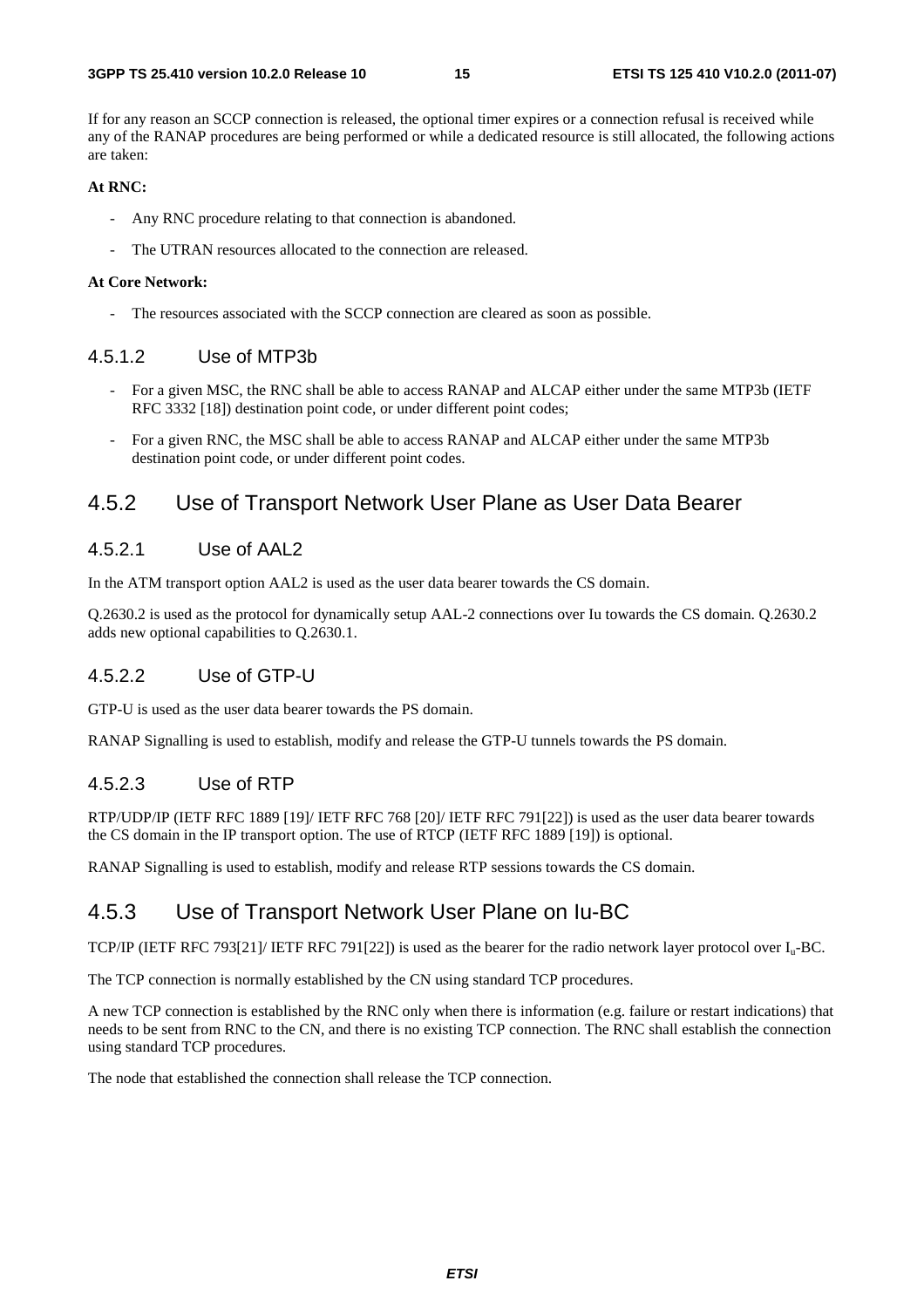# 5 Functions of the  $I_u$  Interface Protocols & Functional Split

# 5.1 General

This subclause defines the functional split between the core network and the UMTS radio access network. In addition, the possible interaction between the functions is defined. The functional split is shown in table 5.1.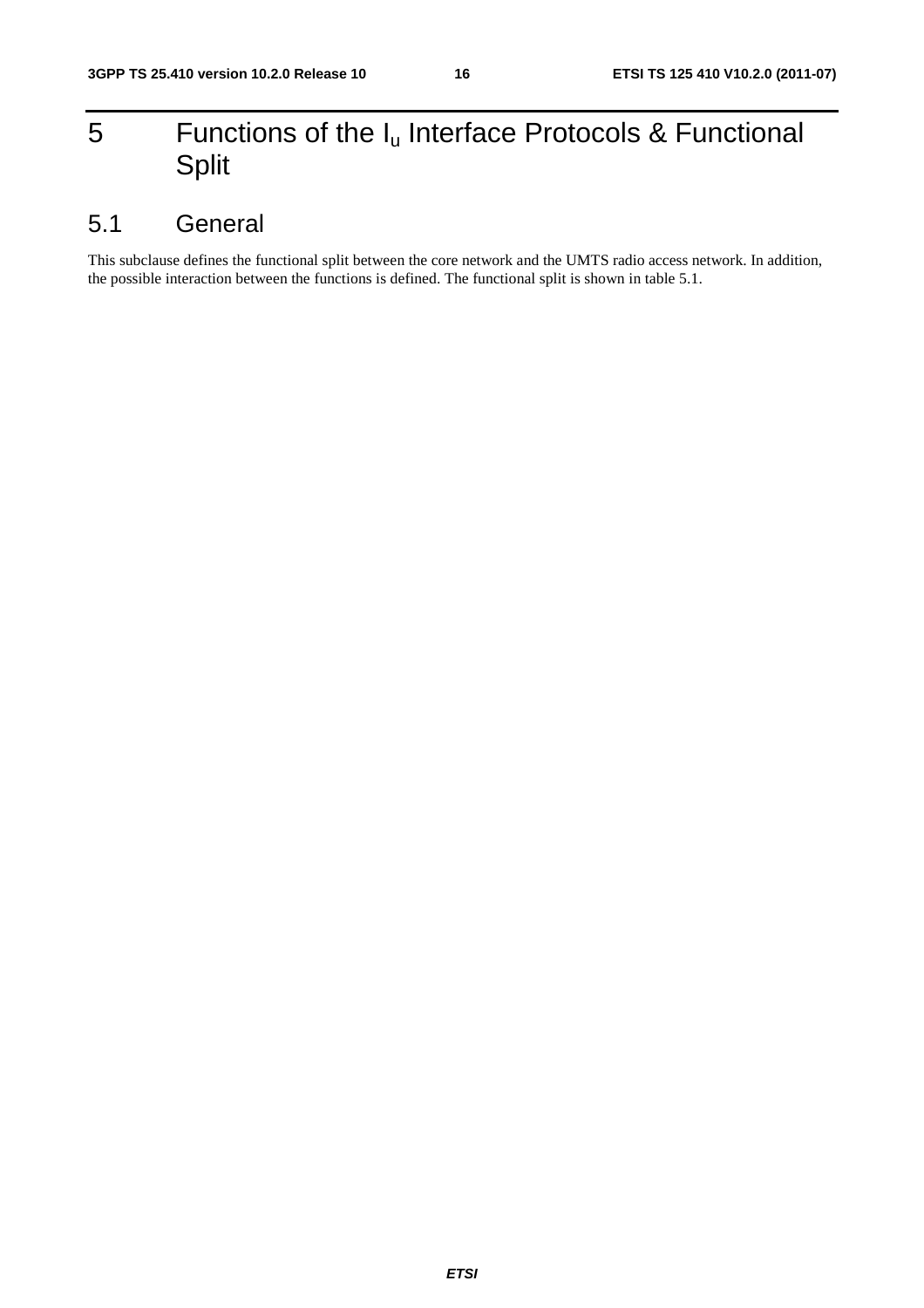| <b>Function</b>                                                                              | <b>UTRAN</b>                 | <b>CN</b>                    |
|----------------------------------------------------------------------------------------------|------------------------------|------------------------------|
| <b>RAB management functions:</b>                                                             |                              |                              |
| RAB establishment, modification and release                                                  |                              | х                            |
| RAB characteristics mapping $I_u$ transmission                                               | $\frac{x}{x}$                |                              |
| bearers                                                                                      |                              |                              |
| RAB characteristics mapping Uu bearers                                                       |                              |                              |
| RAB queuing, pre-emption and priority                                                        | $\frac{X}{X}$                | X                            |
|                                                                                              |                              |                              |
| <b>Radio Resource Management functions:</b>                                                  |                              |                              |
| Radio Resource admission control                                                             | <u>Х</u>                     |                              |
| <b>Broadcast Information</b>                                                                 | $\overline{\mathsf{x}}$      | X                            |
| Iu link Management functions:                                                                |                              |                              |
| I <sub>u</sub> signalling link management                                                    | х                            | Х                            |
| ATM VC management                                                                            | Χ                            | Χ                            |
| AAL2 establish and release                                                                   | $\overline{\mathsf{x}}$      | $\overline{\mathsf{x}}$      |
| AAL5 management                                                                              | $\overline{\mathsf{x}}$      | $\overline{\mathsf{x}}$      |
| GTP-U Tunnels management                                                                     | X                            | Χ                            |
| <b>TCP Management</b>                                                                        | X                            | X                            |
| <b>Buffer Management</b>                                                                     | X                            |                              |
|                                                                                              |                              |                              |
| Iu U-plane (RNL) Management:                                                                 |                              |                              |
| Iu U-plane frame protocol management                                                         |                              | x                            |
| I <sub>u</sub> U-plane frame protocol initialization                                         | Χ                            |                              |
|                                                                                              |                              |                              |
| <b>Mobility management functions:</b>                                                        |                              |                              |
| Location information reporting                                                               | Χ                            | х                            |
| Handover and Relocation                                                                      |                              |                              |
| Inter RNC hard HO, lur not used or not available<br>Serving RNS Relocation (intra/inter MSC) | X<br>$\overline{\mathsf{x}}$ | X<br>$\overline{\mathsf{x}}$ |
| Inter system hard HO (UMTS-GSM)                                                              | $\overline{\mathsf{x}}$      | $\overline{\mathsf{x}}$      |
| Inter system Change (UMTS-GSM)                                                               | X                            | X                            |
| Paging Triggering                                                                            |                              | $\overline{\mathsf{x}}$      |
| <b>GERAN System Information Retrieval</b>                                                    | Χ                            | X                            |
|                                                                                              |                              |                              |
| <b>Security Functions:</b>                                                                   |                              |                              |
| Data confidentiality                                                                         |                              |                              |
| Radio interface ciphering                                                                    | Χ                            |                              |
| Ciphering key management                                                                     |                              | X<br>$\overline{\mathsf{x}}$ |
| User identity confidentiality<br>Data integrity                                              | X                            |                              |
| Integrity checking                                                                           | Χ                            |                              |
| Integrity key management                                                                     |                              | х                            |
|                                                                                              |                              |                              |
| <b>Service and Network Access functions:</b>                                                 |                              |                              |
| CN Signalling data                                                                           | $\frac{X}{X}$                | Χ                            |
| Data Volume Reporting                                                                        |                              |                              |
| <b>UE Tracing</b>                                                                            | X                            | Χ                            |
| <b>MDT</b>                                                                                   | X                            | Χ                            |
| Location reporting                                                                           | Χ                            | X                            |
|                                                                                              |                              |                              |
| I <sub>u</sub> Co-ordination functions:                                                      |                              |                              |
| Paging co-ordination<br>NAS Node Selection Function                                          | Χ<br>$\overline{\mathsf{x}}$ | X                            |
| <b>MOCN Rerouting Function</b>                                                               | Χ                            | х                            |
| SIPTO at lu-PS                                                                               | X                            | X                            |
|                                                                                              |                              |                              |
| <b>MBMS</b> functions                                                                        | Χ                            | Χ                            |
| <b>MBMS RAB Management</b>                                                                   | $\overline{\mathsf{x}}$      | $\overline{\mathsf{x}}$      |
| <b>MBMS UE Linking Function</b>                                                              | $\overline{\mathsf{x}}$      | $\overline{\mathsf{x}}$      |
| <b>MBMS Registration Control Function</b>                                                    | $\overline{\mathsf{x}}$      | $\overline{\mathsf{x}}$      |
| <b>MBMS Enquiry Function</b>                                                                 | Χ                            | X                            |

#### **Table 5.1: Iu interface functional split**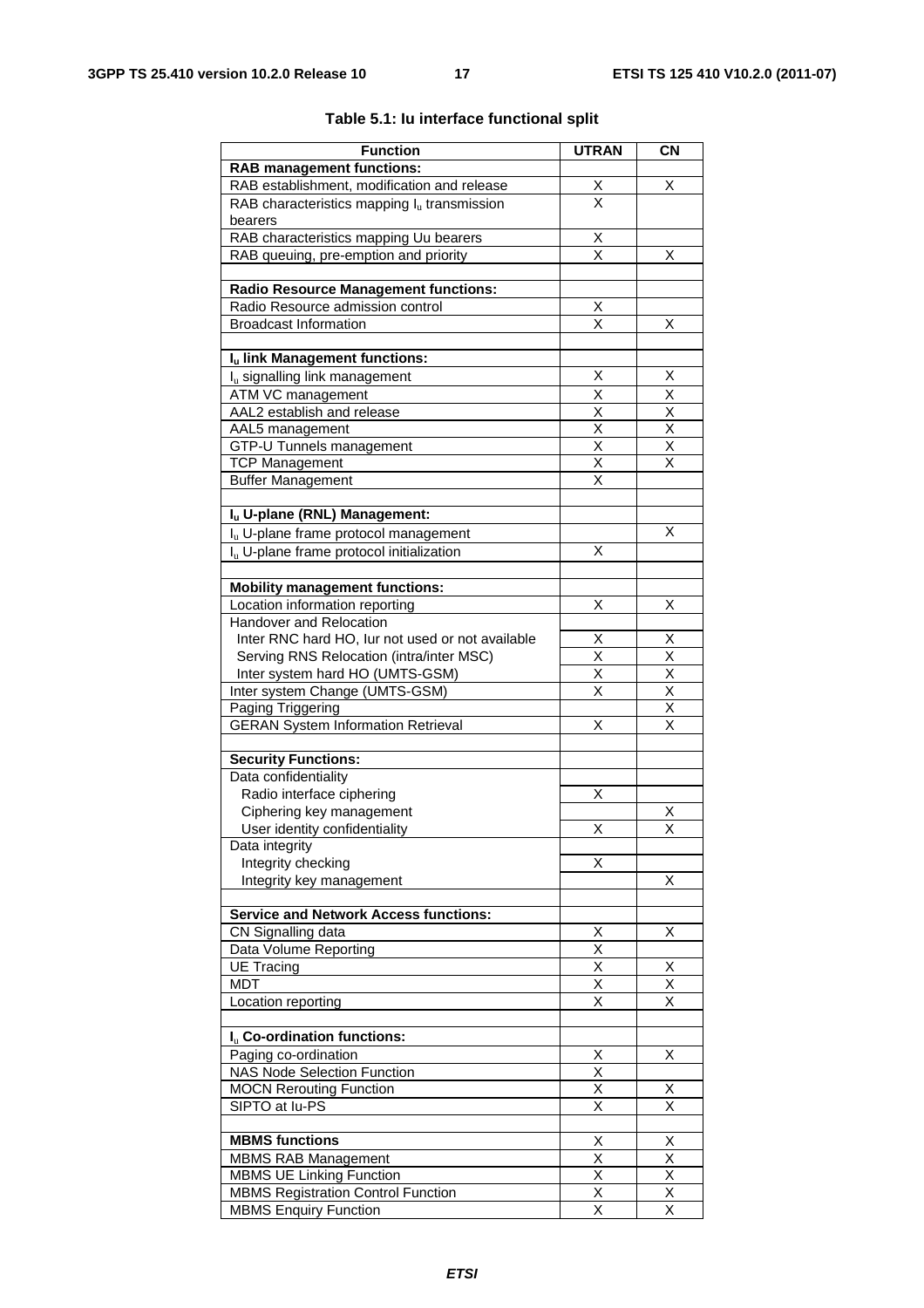### 5.2 RAB management Functions

#### 5.2.1 RAB establishment, modification and release function

The RAB, Radio Access Bearer, is defined to be set-up between UE and CN. Depending on subscription, service, requested QoS etc. different types of RABs will be used. It is the CN that controls towards the UTRAN the establishment, modification or release of a RAB. Furthermore, the CN selects the type of the transport bearer, i.e. ATM or IP.

The RAB identity is allocated by CN by mapping the value for the NAS Binding information (from the actual protocol IE for the respective CN domain) to the RAB ID as specified in TS 23.110 [3]. The RAB identity is globally significant on both the radio bearer and on the Iu bearer for a given UE in a particular CN domain.

RAB establishment, modification and release is a CN initiated function.

RAB establishment, modification and release is a UTRAN executed function.

RAB release request is a UTRAN initiated function, triggered when UTRAN e.g. fails to keep the RAB established with the UE.

#### 5.2.2 RAB characteristics mapping to Uu bearers function

The RAB characteristics mapping function is used to map the radio access bearers to the Uu bearers. The mapping is performed during the establishment of the RAB. UTRAN shall perform the mapping between the bearers.

RAB mapping to Uu transmission bearers is a UTRAN function.

#### 5.2.3 RAB characteristics mapping to Iu transport bearers

The RAB characteristics mapping function is used to map the radio access bearers to the Iu interface transport bearers. The mapping is performed during the establishment of the RAB.

UTRAN shall perform this mapping between the bearers if AAL2 is used, since it is the UTRAN that establishes the AAL2 connections.

In case of RAB towards the PS domain, UTRAN shall perform the mapping between the radio access bearers and the IP layer.

RAB characteristics mapping to Iu transport bearers is a UTRAN function.

#### 5.2.4 RAB queuing, pre-emption and priority function

The allocation/retention priority level of a RAB is determined by the CN based on e.g. subscription information, QoS information etc. Accordingly, the CN shall request RAB establishment or modification with an indication of the priority level and the pre-emption capability of that RAB and the queuing vulnerability. Queuing and resource pre-emption shall be performed by UTRAN accordingly.

RAB queuing, pre-emption and allocation/retention priority handling is a UTRAN controlled function.

RAB queuing, pre-emption and allocation/retention priority setting is a CN function.

#### 5.3 Radio Resource Management over Iu

#### 5.3.1 Radio resource admission control

When UTRAN receives a request to establish or modify a radio access bearer from the CN, the current radio resource situation is analysed and the admission control either accepts or rejects the request. This is called "Radio resource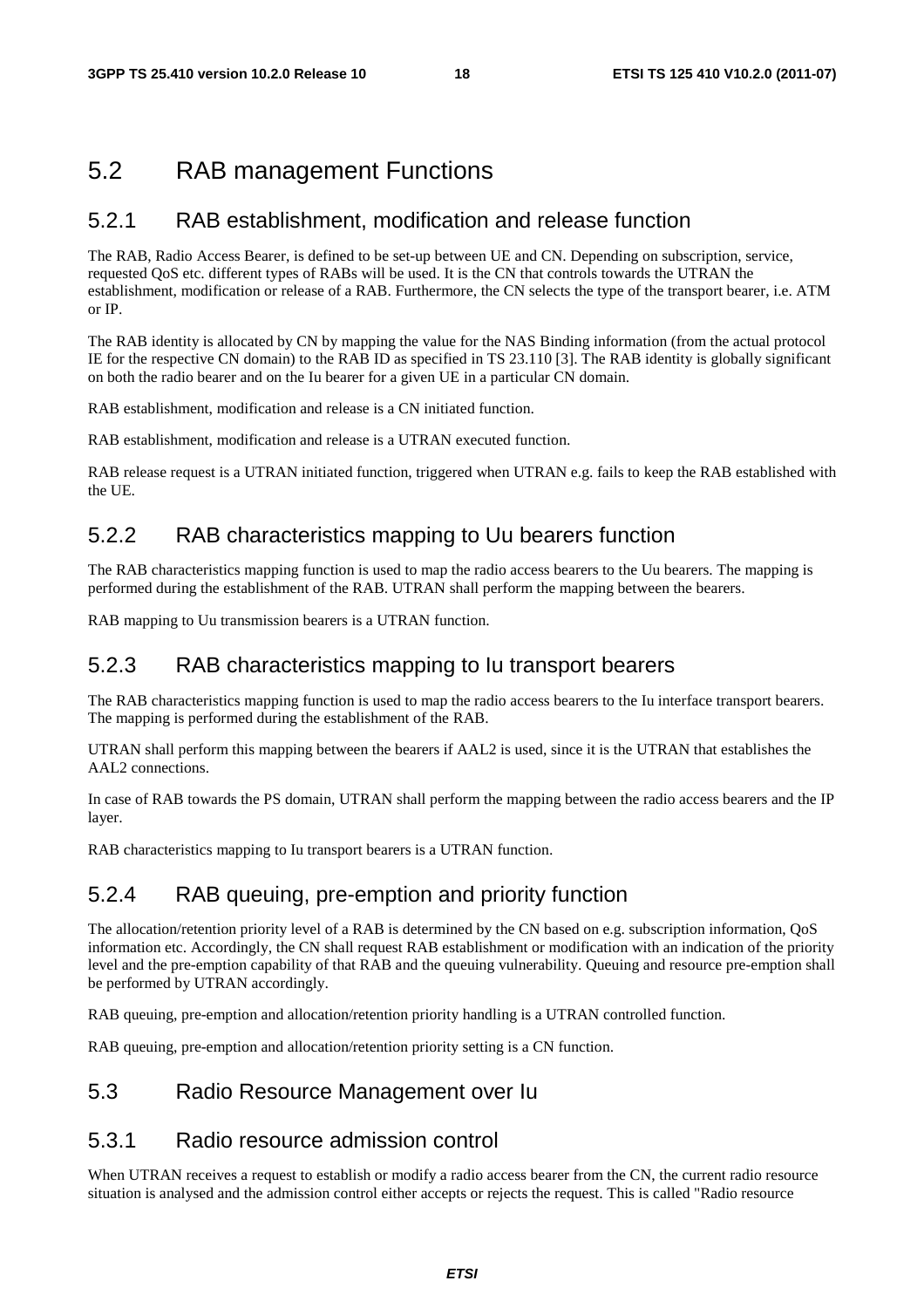admission control" and is handled by the UTRAN. If the request is queued, it is handled by the RAB queuing, preemption and priority function.

#### 5.3.2 Broadcast information management

This function consists in the broadcast from network toward UE of some information in the coverage area of the whole network or different parts of the network.

There are two kinds of Broadcast information management. UTRAN broadcast information, and Cell Broadcast information management. All UTRAN broadcast information management shall be handled locally within UTRAN. All Cell Broadcast information is controlled by CN and executed by UTRAN.

### 5.4 Iu link Management functions

### 5.4.1 Iu Signalling Link Management function

The  $I<sub>u</sub>$  signalling link management function provides a reliable transfer of the radio network signalling between UTRAN and CN. Both CN and UTRAN manage the function.

This function is in particular responsible for Iu signalling connection establishment, which can be established either by the CN or the RNC and for  $I_{\text{u}}$  signalling connection release, which is controlled by CN possibly upon UTRAN request.

#### 5.4.2 ATM Virtual Connection Management function

This function refers to handling of ATM Virtual Connections (VCs) between CN and UTRAN.

This function shall be used to establish, maintain and release the ATM VCs. For permanent VCs, it is regarded to be an O&M function.

This function also includes the selection of a Virtual Circuit to be used for a particular RAB. The selection of ATM VC upon an Iu radio access bearer service request, shall be done by UTRAN. The selected VC shall fulfil the requirements of the request. The VC may consist of several sublinks: such as SCCP connections, AAL2 connections or IP flows.

### 5.4.3 AAL2 connection establish and release function

This function is used to establish and release the AAL type 2 connections between CN and UTRAN upon an Iu radio access bearer service request. Both UTRAN and CN are taking part in the establishment of AAL2 connection. UTRAN shall initiate both establishment and release of AAL2 connections. In abnormal cases, the CN may also initiate release of AAL2 connections. The use of AAL2 for Iu transmission bearers depends on type of CN.

#### 5.4.4 AAL5 management function

AAL5 connections between CN and UTRAN shall be pre-configured at system initialisation. Basic configuration is PVCs. For user data, SVC is possible.

The AAL5 management is a function handled by both the CN and the UTRAN.

### 5.4.5 GTP-U tunnels management function

This function is used to establish and release GTP-U tunnels between CN and UTRAN upon a radio access bearer service request. This involves assigning a tunnel identifier for each direction and the creation of a context containing the tunnel information. The tunnel identifier for the downlink is allocated by the UTRAN, and the tunnel identifier for the uplink is allocated by the CN. Both CN and UTRAN should maintain the context. The use of GTP-U for  $I<sub>u</sub>$  transport bearers depends on type of CN.

### 5.4.6 TCP Management Function

This function is used to establish and release the TCP connections between CN and UTRAN over  $I_n$ -BC.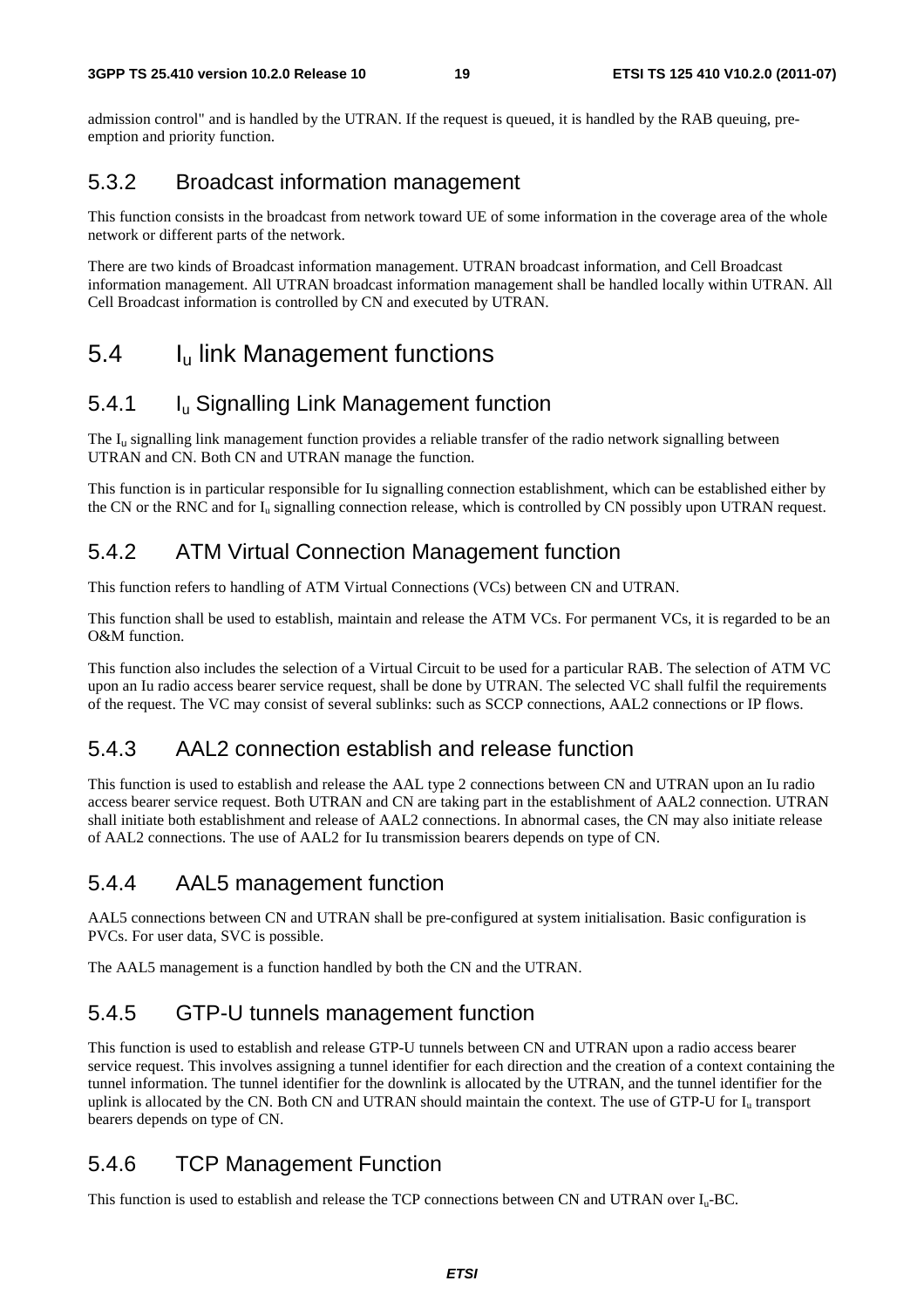The TCP management function exists in both UTRAN and CN.

### 5.4.7 Buffer Management

Congestion control shall be performed over the Iu user plane using buffer management and no flow control.

This function includes buffers to store received packet data units that at reception can not be processed due to e.g. congestion. In UTRAN, there must be a buffer management function handling received packets from the peer CN node.

The used mechanism is not in the scope of the present document and not relevant to be standardised.

Buffer management is a UTRAN function.

### 5.4.8 RTP Session Management Function

This function is used to establish and release RTP sessions between CN and UTRAN upon a radio access bearer service request. This involves assigning a RTP session identifier for each direction and the creation of a context containing the RTP session information. The RTP session identifier for the downlink is allocated by the UTRAN, and the RTP session identifier for the uplink is allocated by the CN. Both CN and UTRAN should maintain the RTP session context. The use of RTP for Iu transport bearers depends on type of CN.

# 5.5 Iu U-plane (RNL) Management Functions

### 5.5.1 Iu U-plane frame protocol mode selection function

The  $I_{\rm u}$  UP in the Radio Network Layer provides modes of operation that can be activated on RAB basis. For a given RAB, the  $I_{\rm u}$  UP operates either in a Transparent or in Support mode.  $I_{\rm u}$  U-plane frame protocol mode is selected by the CN. A set of appropriate U-plane version(s) is indicated within RANAP. The final U-plane version is selected during the Iu UP initiation procedure among the indicated version(s).

This function is a CN function.

#### 5.5.2 Iu U-plane frame protocol initialisation

 $I_{\rm u}$  U-plane frame protocol is initialised by the UTRAN. In certain cases, as described in TS 23.153 [15], the  $I_{\rm u}$  U-plane frame protocol may be initialised by the CN.

# 5.6 Mobility Management Functions

### 5.6.1 Location information update function

Some functionality within the CN, needs information about the present location of an active UE, i.e. a UE with established signalling connection. The Location information update function is used to transfer this information from the UTRAN to the CN. It is the UTRAN responsibility to send this information initially at the signalling connection establishment for a UE and at any change of the UE location as long as the signalling connection exists. For this function, the location information shall be at Location and Routing Area level.

#### 5.6.2 Handover and Relocation functions

#### 5.6.2.1 Inter RNC hard HO function, Iur not used or not available

This functionality includes procedures for handover from one RNC to another RNC when Iur interface is not used or is not available, i.e. soft handover is not possible. The connection is switched in the CN, so both UTRAN and CN are involved. Both intra and inter CN entity cases are applicable. This functionality includes also the moving of the Serving RNS functionality from one RNC to another RNC.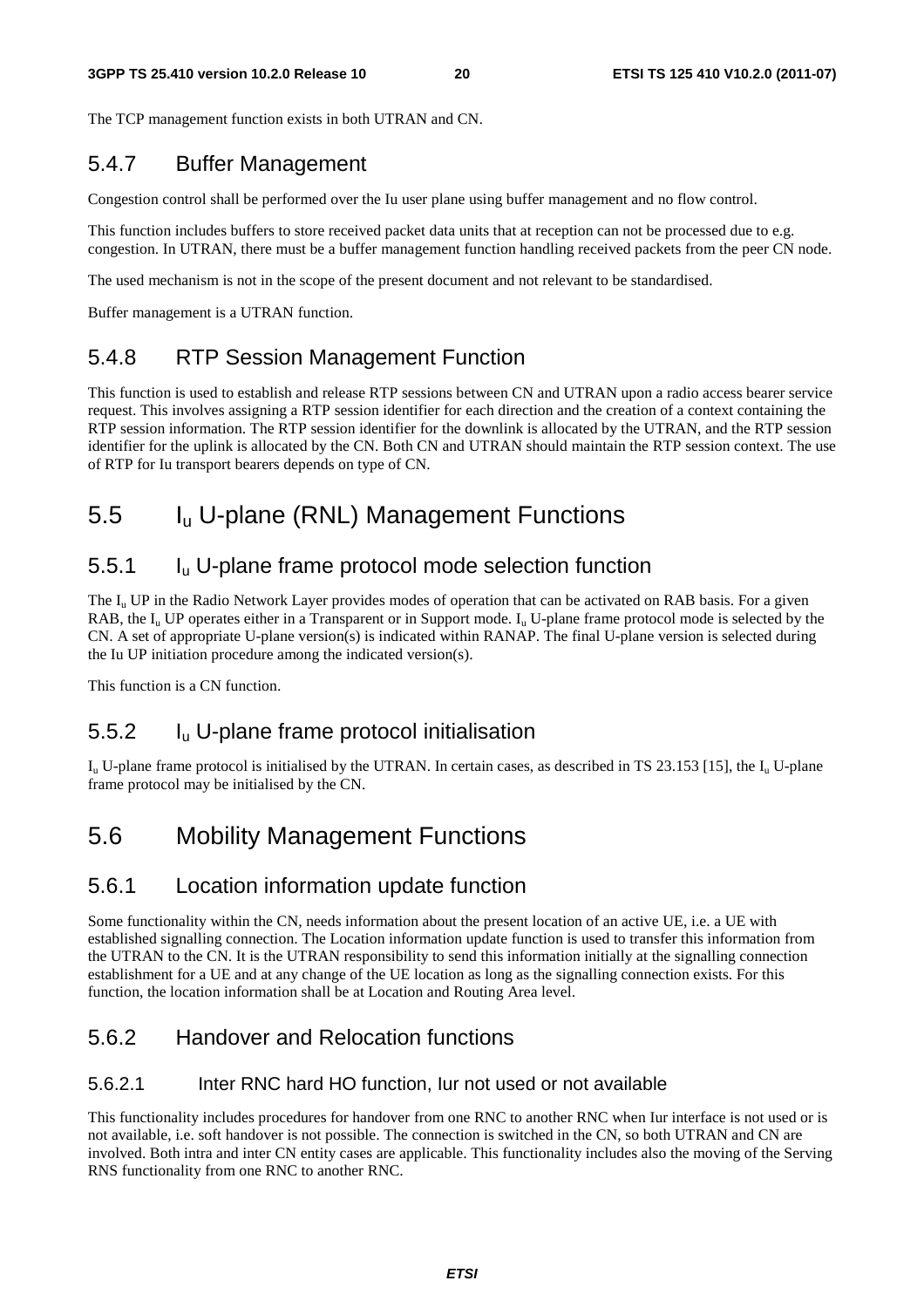#### 5.6.2.2 Serving RNS Relocation function

This functionality allows moving the Serving RNS functionality from one RNC to another RNC, e.g. closer to where the UE has moved during the communication. The Serving RNS Relocation procedure may be applied when active cell management functionality has created a suitable situation for it. Both UTRAN and CN are involved.

#### 5.6.2.3 Inter system Handover (e.g. UMTS-GSM) function

Inter system handover is performed when a mobile hands over between cells belonging to different systems such as GSM and UMTS. For intersystem handover between UMTS and GSM, the GSM procedures are used within the GSM network. Both UTRAN and CN are involved.

NOTE: The GSM BSSMAP procedures are outside the scope of the present document.

### 5.6.2A Inter System Change (e.g. UMTS-GSM) function

Inter system change is performed when a GPRS attached mobile moves from cells belonging to different systems such as GSM and UMTS. For intersystem change between UMTS and GSM, the GPRS procedures are used within the GPRS network. Both UTRAN and CN are involved.

### 5.6.3 Paging Triggering

The Core Network shall, when considered necessary, trigger the Location/Routing/RNC Area paging in the UTRAN system.

#### 5.6.4 Shared Networks Access Control

The Shared Networks Access Control function allows the CN to request the UTRAN to apply UE specific access control to the UTRAN and the neighbouring networks on a PLMN or an SNA basis. The Shared Networks Access Control function is further described in TS 25.401 [1].

### 5.6.5 GERAN System Information Retrieval

In order to provide the UE with system information related to NACC towards a GERAN system - to be used as an optimisation - the GERAN System Information Retrieval function allows the source system to request GERAN (via CN) to provide this system information. The request and subsequent transfer of the GERAN System Information is performed transparently with the RIM function. The RIM function is further described in TS 25.401 [1]

### 5.7 Security Functions

#### 5.7.1 Data Confidentiality

#### 5.7.1.1 Radio interface ciphering function

The radio interface shall be ciphered upon request of the Core Network. Both Signalling and user data may be subject to ciphering. The ciphering shall be done within UTRAN.

#### 5.7.1.2 Ciphering key management function

The ciphering key and the permitted algorithm shall be supplied by the CN. UTRAN selects the used algorithm.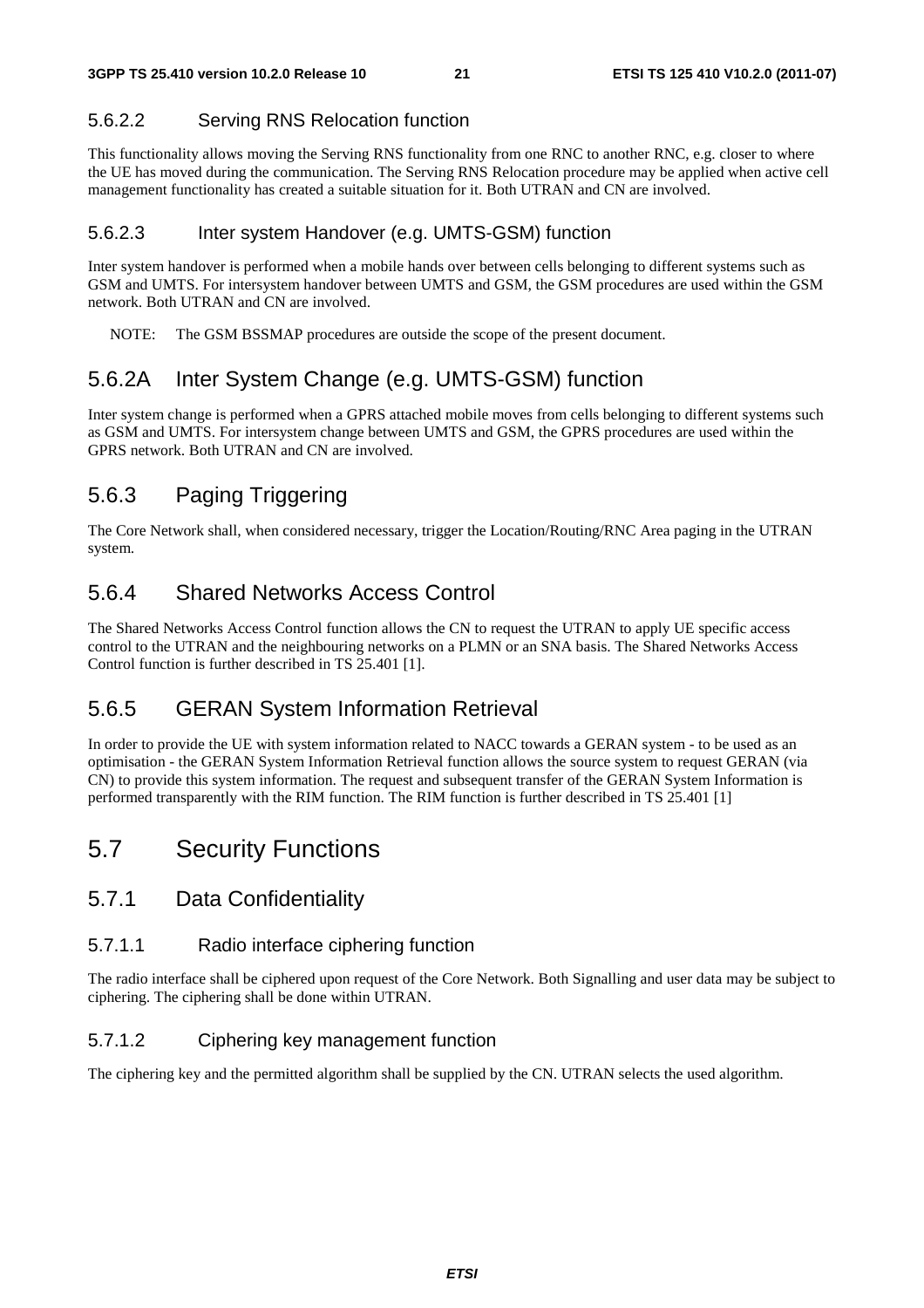#### 5.7.2 Data integrity

#### 5.7.2.1 Integrity checking

The purpose of the integrity check is to make sure that the signalling continues between the same elements as by authentication. The integrity check shall be done within the UTRAN.

#### 5.7.2.2 Integrity key management

The integrity key and the permitted algorithm shall be supplied by the CN. UTRAN selects the used algorithm.

### 5.8 Service and Network Access Functions

#### 5.8.1 Core Network signalling data transfer function

The NAS CN signalling data such as Call Control (CC), Session Management (SM), Mobility Management (MM), Short Message Services Point to Point and Supplementary Services (SS) shall be transparently conveyed between the CN and the UE. Over the Iu interface, the same Iu interface channel that is used for the UTRAN-CN signalling shall be used.

### 5.8.2 Data Volume Reporting

The data volume reporting function is used to report the volume of unacknowledged data to the CN. The function shall be in the UTRAN and is triggered from the CN.

### 5.8.3 UE Tracing

This feature allows tracing of various events related to the UE and its activities. This is an O&M functionality.

#### 5.8.4 Location reporting function

The positioning function performs the determination of the geographical position and optionally the velocity for an UE. The location reporting function transfers the positioning information between the UTRAN and the CN according to CN commands. This function involves UTRAN and CN.

#### 5.8.5 MDT

This feature enables the transfer of MDT measurements collected by the UE, as defined in TS 37.320 [30]. This is an O&M functionality.

### 5.9 Co-ordination Functions

### 5.9.1 Paging Co-ordination function

The two CN domain architecture implies need for a page co-ordination, i.e. handling of page triggered by one CN node when UE has a signalling connection to the other CN node. The paging co-ordination is performed by UTRAN and/or optionally by CN. The Common ID is used for UTRAN paging co-ordination. The CN provides the UTRAN with the Common ID.

The paging co-ordination is a UTRAN function. Optionally the paging co-ordination may be performed in the CN.

#### 5.9.2 NAS Node Selection Function

The optional NAS Node Selection Function enables the RNC to initially assign CN resources to serve a UE and subsequently setup a signalling connection to the assigned CN resource.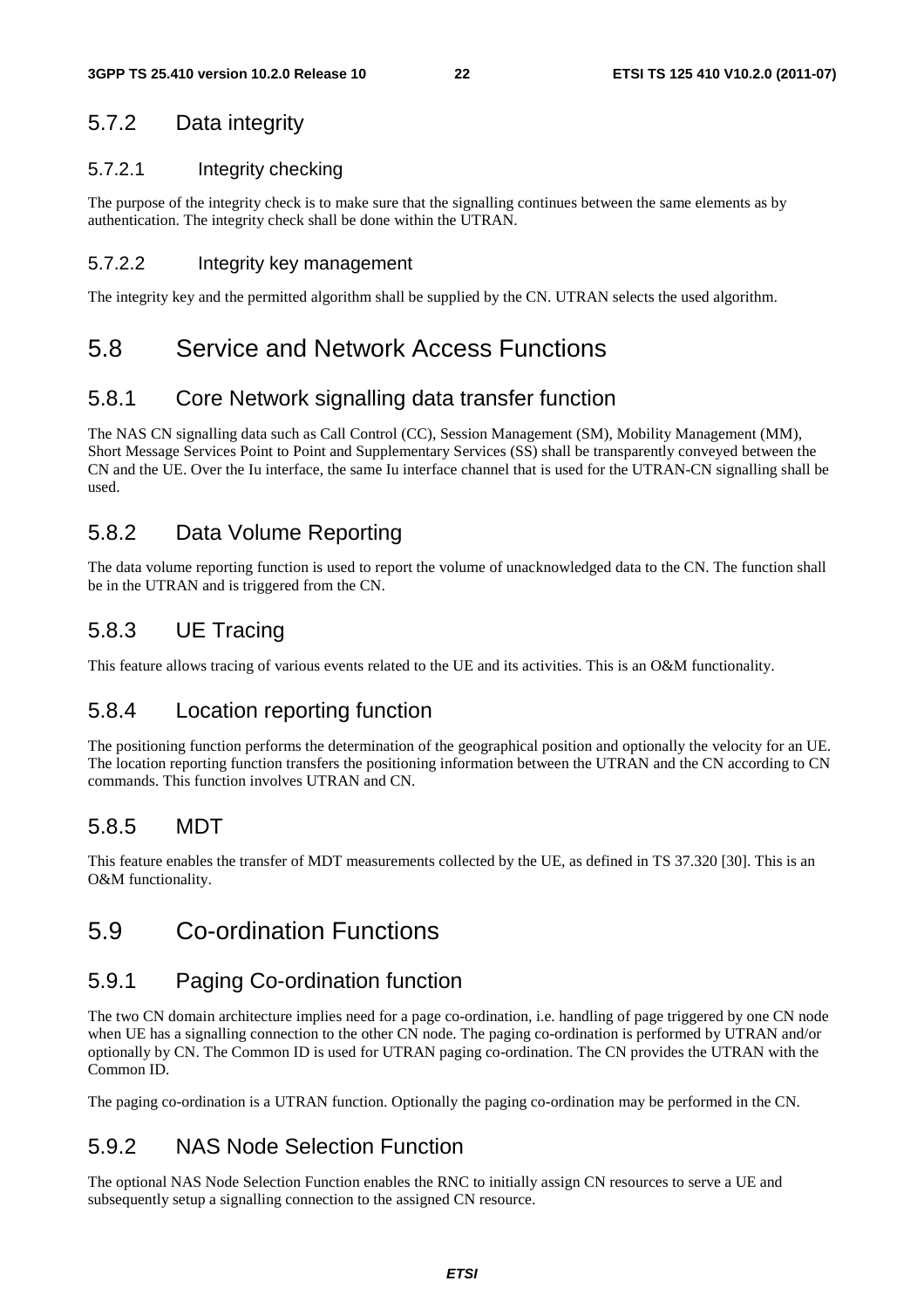The method by which the RNC initially assigns CN resources is implementation dependent.

The NNSF is described in detail in TS 23.236 [25].

#### 5.9.3 Information Transfer Function

The Information Transfer function allows configuration data to be passed from the CN to the RNC upon CN trigger. This function is operated in acknowledged mode. It should be used by the CN to maintain alignment between the data as configured in the CN and the configuration data provided to the UTRAN. This may be used e.g. to coordinate the SNA geographical definition (LA to SNA mapping) between CN and UTRAN in order to apply access control on an SNA basis.

#### 5.9.4 MOCN Rerouting Function

Rerouting is a mechanism used as part of the assignment of CN operator in shared networks with MOCN configuration for network sharing non-supporting UEs when they perform initial attach /registration. In this case RNC may not know towards which CN to route the initial UE request message and the latter may be rerouted to another CN via RNC.

The MOCN Rerouting Function is described in detail in TS 23.251 [26].

#### 5.9.5 SIPTO at Iu-PS Function

If supported, SIPTO at Iu-PS Function provides the capability to offload certain PS RABs from the CN at RAB setup. The SIPTO at Iu-PS is implementation dependent and may be implemented in a separate entity outside of RNS, for further information see TS 23.060 [29].

### 5.10 MBMS Functions

#### 5.10.1 MBMS RAB Management functions

The MBMS RAB, Radio Access Bearer, is defined to be set-up between the CN and one or several UEs for MBMS. Depending on the MBMS service characteristics, different types of MBMS RABs will be used. It is the CN that controls towards the UTRAN the establishment, update or release of an MBMS RAB. The MBMS RAB is defined for the PS domain only.

### 5.10.2 MBMS UE Linking Function

This function provides the RNC with the list of MBMS services that a given UE, with existing dedicated Iu-PS signalling connection, has 'joined' or has 'left' TS 23.246 [27].

### 5.10.3 MBMS Registration Control Function

This function allows the RNC to either register or deregister to the PS core network domain for a specific MBMS bearer service so that it is notified whenever a session of this service starts.

It also allows the CN to inform the RNC that a given MBMS bearer service is no longer available.

### 5.10.4 MBMS Enquiry Function

This function allows the RNC to request to the SGSN the list of MBMS bearer services that a given UE has 'joined' TS 23.246 [27] or the IP Multicast Address and APN defined in TS 23.246 [27] which correspond to a given MBMS bearer service.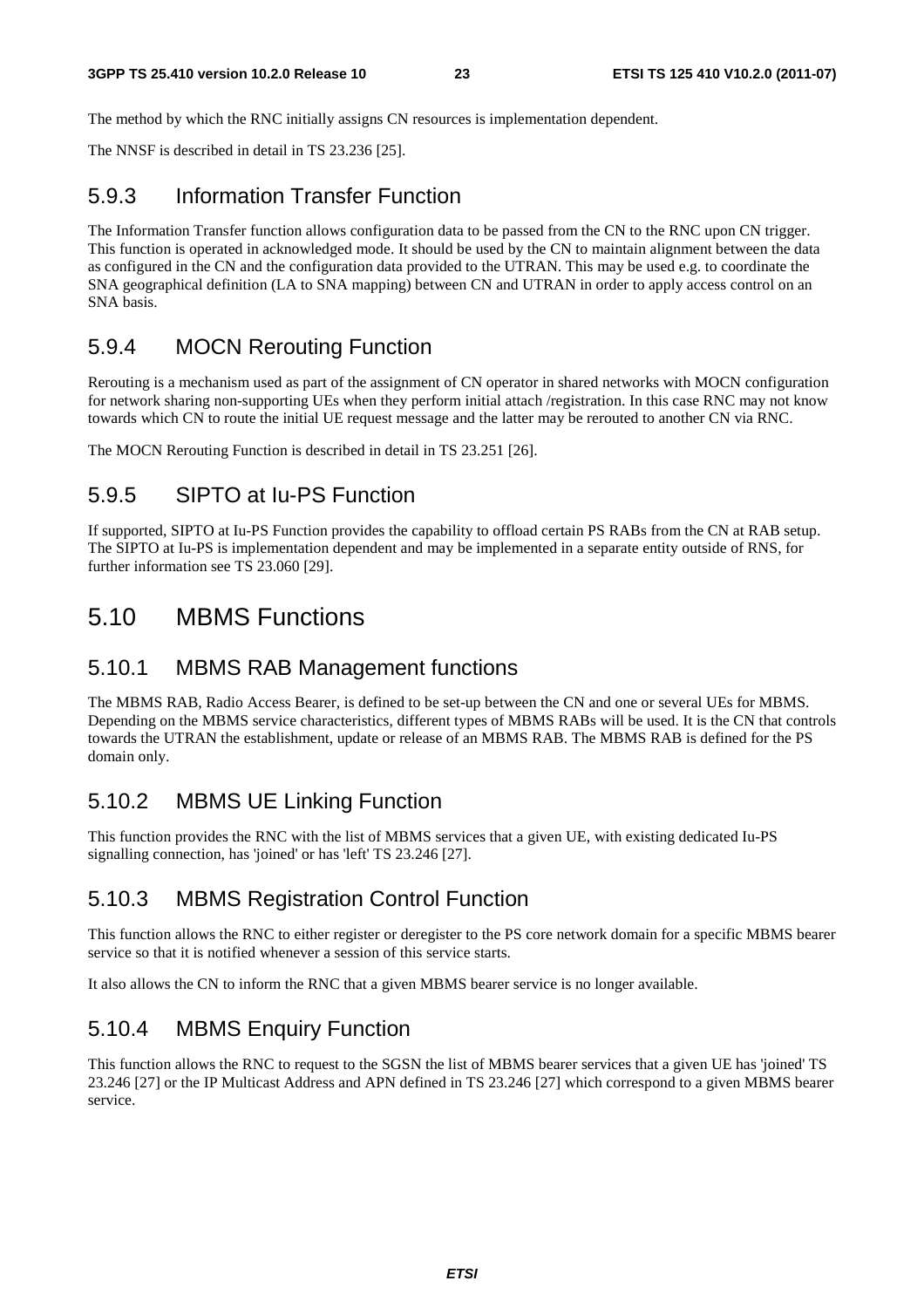# 6 I<sub>u</sub> Interface Protocol Structure

### 6.1 General

The Radio Network signalling over Iu consists of the Radio Access Network Application Part (RANAP). The RANAP protocol consists of mechanisms to handle all procedures between the CN and UTRAN. It is also capable of conveying messages transparently between the CN and the UE without interpretation or processing by the UTRAN.

Over the  $I_u$  interface the RANAP protocol is, e.g. used for:

- Facilitate a set of general UTRAN procedures from the Core Network such as paging -notification as defined by the notification SAP in TS 23.110 [3].
- Separate each User Equipment (UE) on the protocol level for mobile specific signalling management as defined by the dedicated SAP in TS 23.110 [3].
- Transfer of transparent non-access signalling as defined in the dedicated SAP in TS 23.110 [3].
- Request of various types of UTRAN Radio Access Bearers through the dedicated SAP in TS 23.110 [3].
- Perform the SRNS Relocation function.
- Perform the various MBMS procedures.
- Perform SIPTO at Iu-PS (optional).

The Radio Access Bearers are provided by the Access Stratum.

Over Iu-BC, a datagram mechanism is used, so there is no clear separation of control and user planes, and the SABP protocol is used for data transfer and signalling.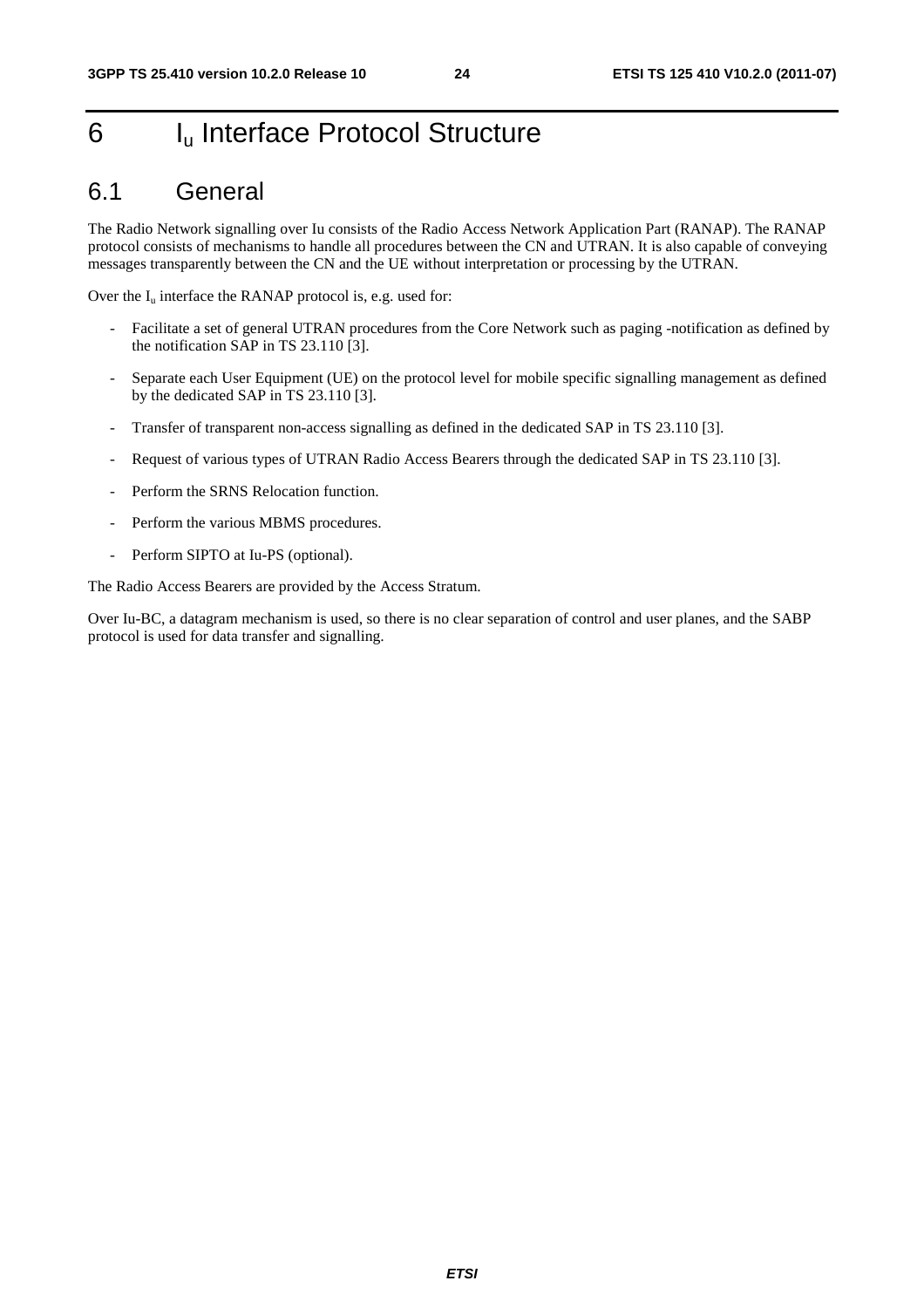# 6.2 Iu-CS

Figure 6.1 shows the protocol structure for  $I_u$ -CS, following the structure described in TS 25.401 [1].

| Radio<br>Network              |                             | <b>Control Plane</b> |                                                              |                |                             | <b>User Plane</b>              |
|-------------------------------|-----------------------------|----------------------|--------------------------------------------------------------|----------------|-----------------------------|--------------------------------|
| Layer                         | <b>RANAP</b>                |                      |                                                              |                |                             | <b>Iu UP Protocol</b><br>Layer |
| Transport<br>Network<br>Layer | Transport   Network<br>User | Plane                | <b>Transport Network</b><br><b>Control Plane</b><br>Q.2630.2 |                | Transport   Network<br>User | Plane                          |
|                               |                             | <b>SCCP</b>          | Q.2150.1                                                     |                |                             |                                |
|                               | M3UA                        | MTP3b                | MTP3b                                                        |                |                             |                                |
|                               |                             | SSCF-<br><b>NNI</b>  | SSCF-<br><b>NNI</b>                                          |                |                             | RTP/                           |
|                               | <b>SCTP</b>                 | <b>SSCOP</b>         | <b>SSCOP</b>                                                 |                | AAL <sub>2</sub>            | $RTCP*)$                       |
|                               | $_{\rm IP}$                 | AAL5                 | AAL5                                                         |                |                             | UDP/IP                         |
|                               |                             |                      |                                                              |                |                             |                                |
|                               | Data Link                   | <b>ATM</b>           | <b>ATM</b>                                                   |                | <b>ATM</b>                  | Data Link                      |
|                               | $\blacksquare$              |                      | Physical Layer                                               | $\blacksquare$ |                             |                                |
|                               |                             |                      |                                                              |                |                             |                                |

\*) RTCP is optional.

#### **Figure 6.1: Iu –Interface Protocol Structure towards CS Domain**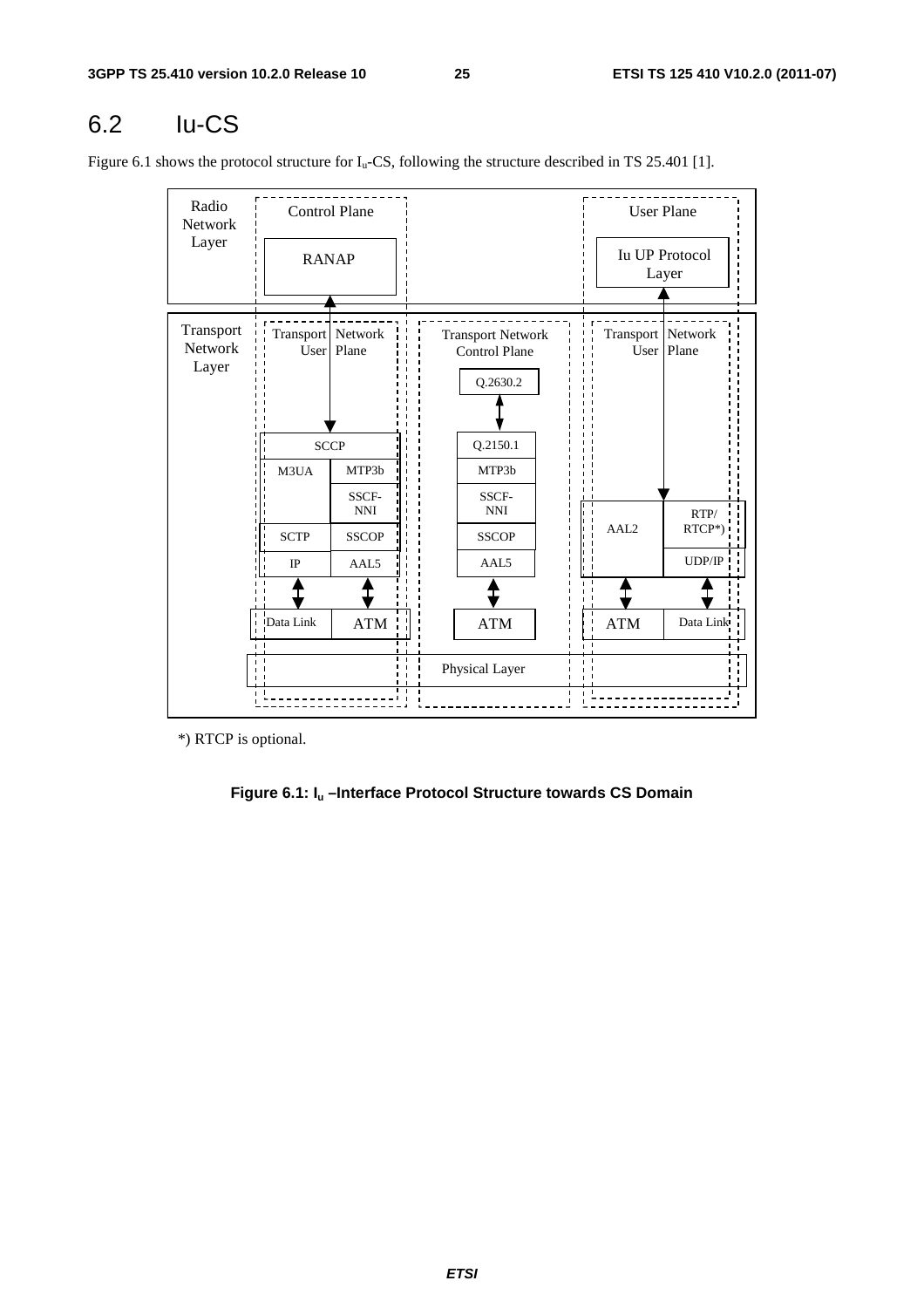# 6.3 Iu-BC

Figure 6.2 shows the protocol structure for the  $I_u$ -BC.



**Figure 6.2: Iu Interface Protocol Structure towards Broadcast Domain**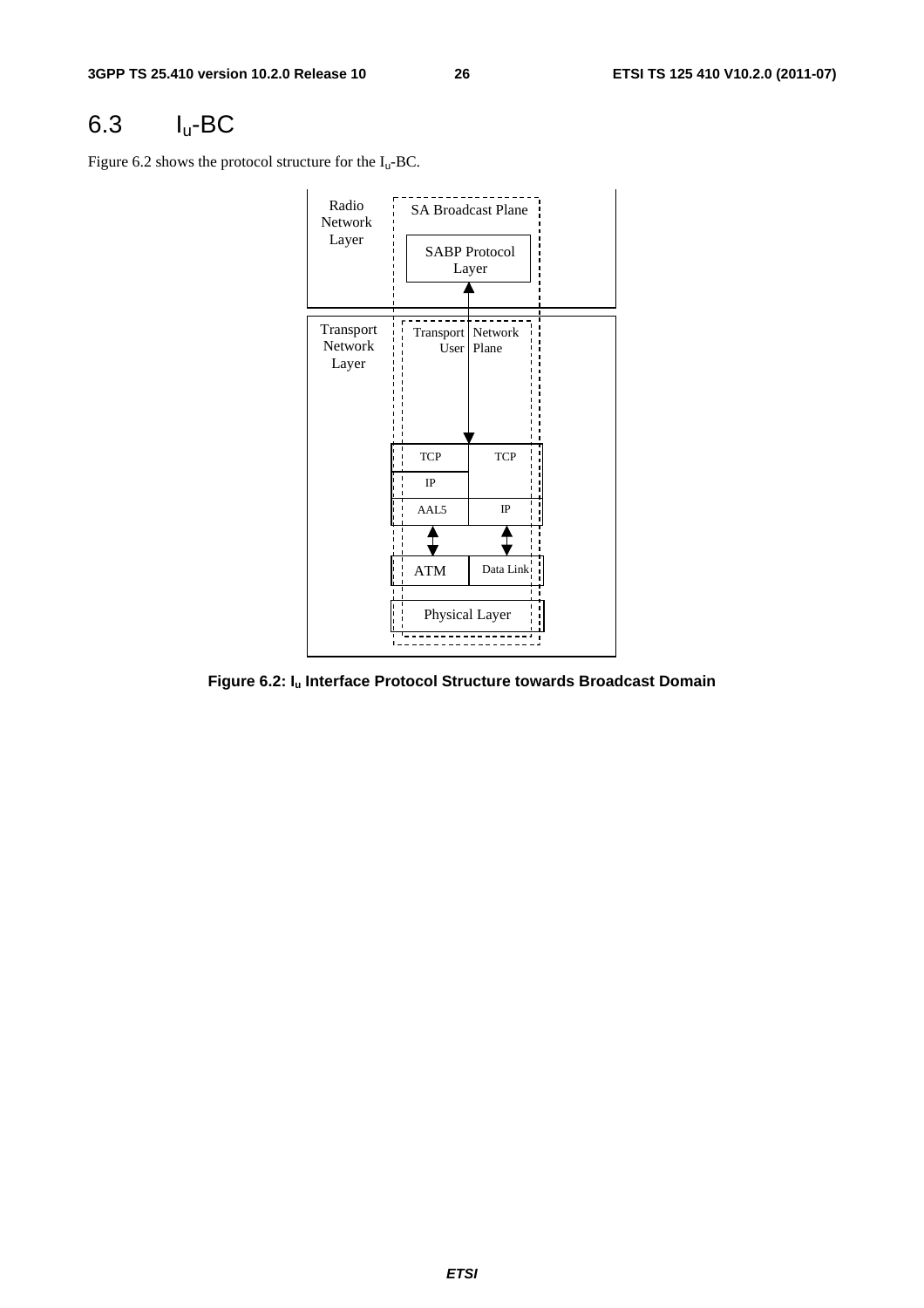# 6.4 Iu-PS

Figure 6.3 shows the protocol structure for Iu-PS, following the structure described in TS 25.401 [1].



Figure 6.3: I<sub>u</sub> Interface Protocol Structure towards PS Domain

# 7 Other I<sub>u</sub> Interface Specifications

# 7.1 UTRAN I<sub>u</sub> Interface: Layer 1 (3GPP TS 25.411)

TS 25.411 [4] specifies the range of physical layer technologies that may be used to support the Iu interface.

# 7.2 UTRAN I<sub>u</sub> Interface: Signalling Transport (3GPP TS 25.412)

TS 25.412 [5] specifies the signalling bearers for the RANAP and transport network control plane protocols for both Iu-PS and Iu-CS.

# 7.3 UTRAN Iu Interface: RANAP Specification (3GPP TS 25.413)

TS 25.413 [6] specifies the RANAP protocol for radio network control plane signalling over the Iu interface.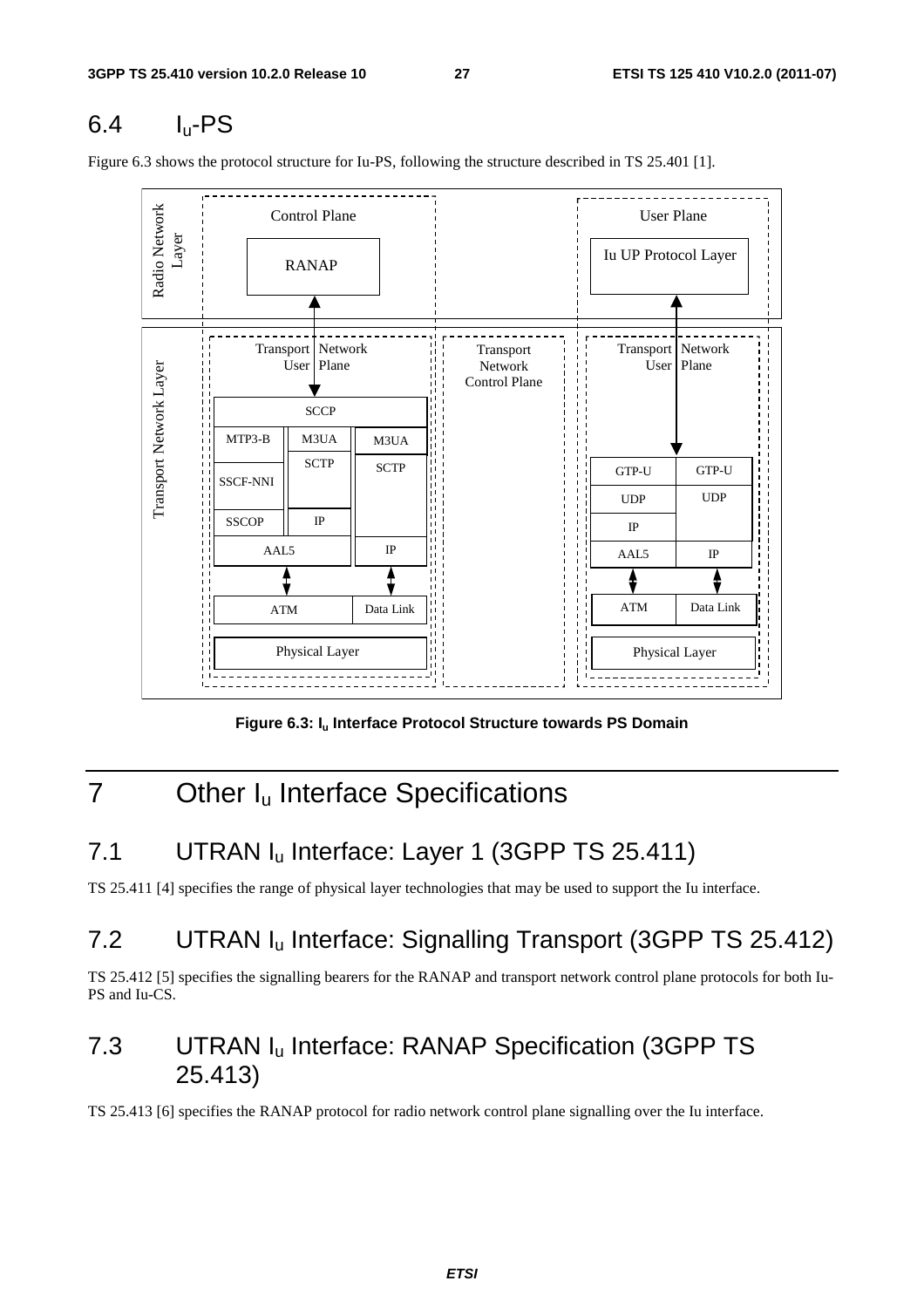# 7.4 UTRAN I<sub>u</sub> Interface: Data Transport and Transport Signalling (3GPP TS 25.414)

TS 25.414 [7] specifies the transport bearers for the user plane of the Iu interface. It also specifies the protocol used to control these transport bearers.

# 7.5 UTRAN I<sub>u</sub> Interface: CN-UTRAN User Plane Protocol (3GPP TS 25.415)

TS 25.415 [8] specifies the user plane frame handling protocol for the Iu interface.

# 7.6 UTRAN Iu Interface: Service Area Broadcast Protocol SABP (3GPP TS 25.419)

TS 25.419 [14] specifies the communication requirements over the Iu interface towards the BC domain.

# 7.7 Summary

The present document, 3GPP TS 25.410, specifies the general aspects and principles of the  $I_u$  interface as a whole.

The relationship between the other technical specifications that define the UTRAN Iu interface is shown in figure 7.1.



#### **Figure 7.1: Summary of Iu Interface Specification Structure**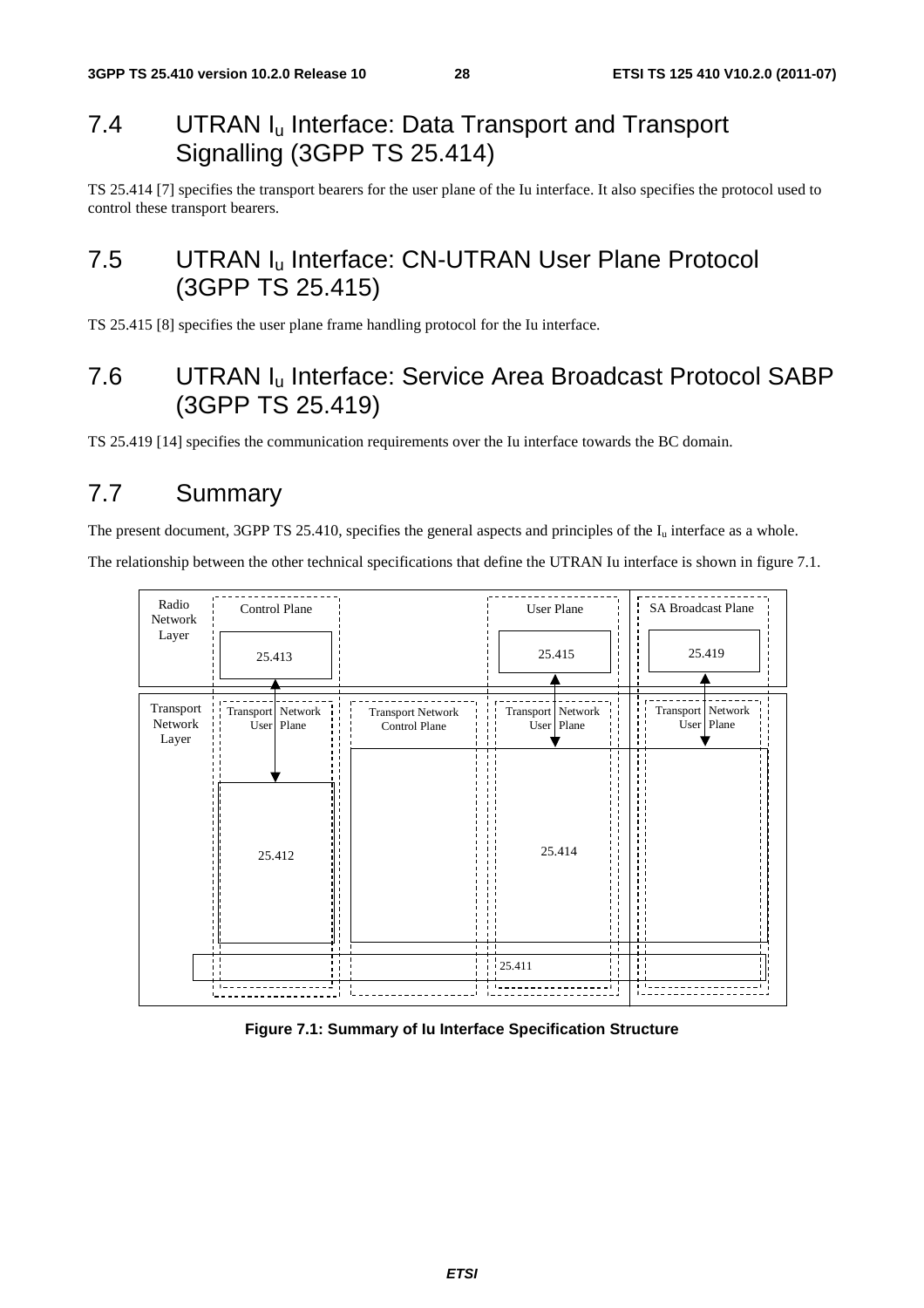# Annex A (informative): Change History

| Date /<br><b>TSG</b> | <b>TSG Doc</b> | <b>CR</b> | Rev | Subject/Comment                                                                   | <b>New</b> |
|----------------------|----------------|-----------|-----|-----------------------------------------------------------------------------------|------------|
| 12/2008              |                |           |     | Creation of Rel-8 version based on v7.0.0                                         | 8.0.0      |
| $RP-43$              | RP-090078      | 0068      |     | RANAP: Enhanced Relocation Complete Request in SCCP:<br><b>Connection Request</b> | 8.1.0      |
| 12/2009              |                |           |     | Created version 9.0.0 based on v. 8.1.0                                           | 9.0.0      |
| 12/2010              |                |           |     | Created version 10.0.0 based on v. 9.0.0                                          | 10.0.0     |
| <b>RP-50</b>         | RP-101389      | 0070      |     | Introduction of the SIPTO at Iu-PS Function                                       | 10.0.0     |
| $ SP-49 $            | SP-100629      |           |     | Clarification on the use of References (TS 21.801 CR#0030)                        | 10.1.0     |
| <b>RP-51</b>         | RP-110230      | 0074      |     | Support for MDT                                                                   | 10.1.0     |
| <b>RP-52</b>         | RP-110684      | 0075      |     | Correction of references                                                          | 10.2.0     |